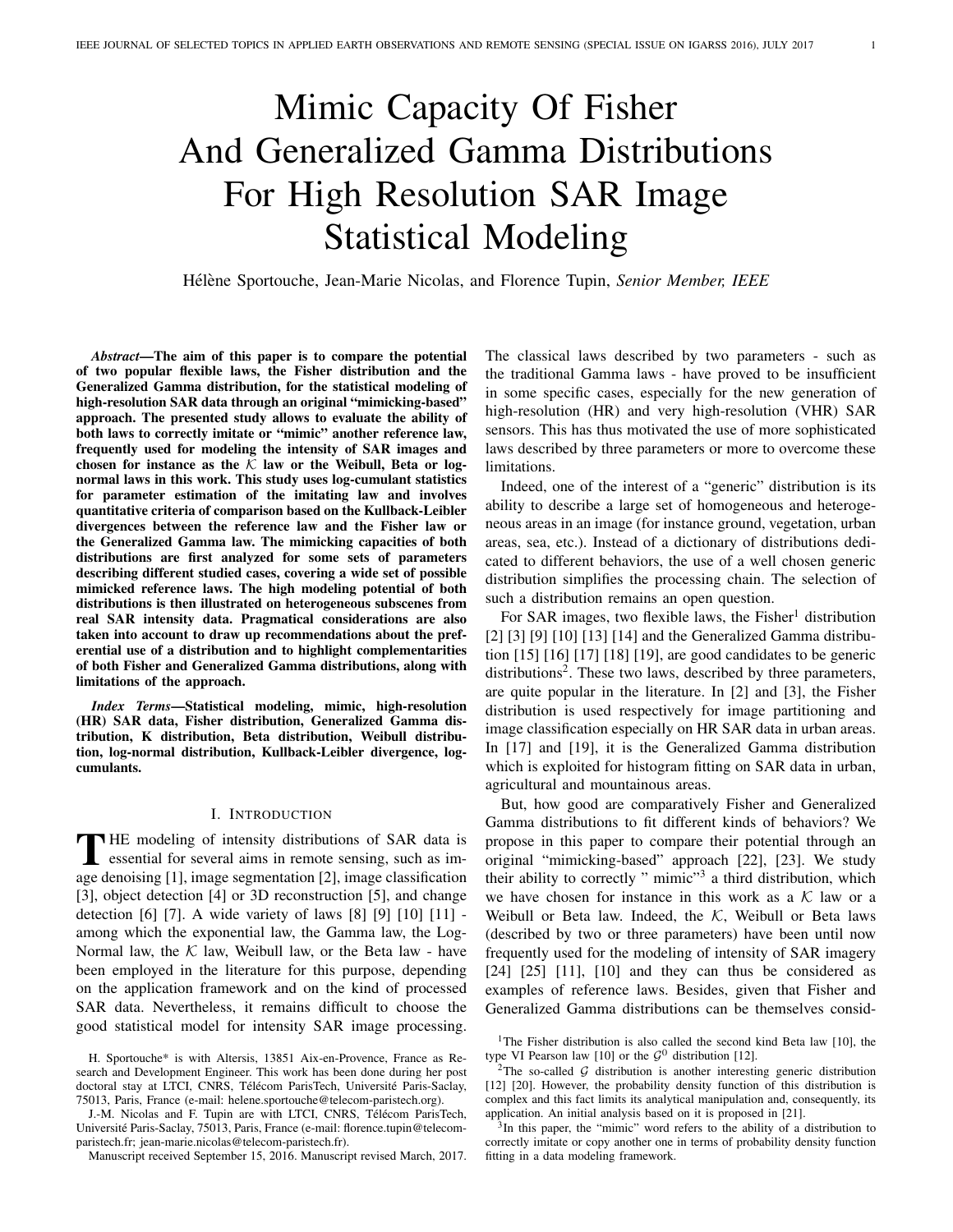ered as reference laws, it is also interesting to investigate how Fisher and Generalized Gamma are able to mimic each other.

The presented study uses log-cumulant statistics for parameter estimation of the imitating law and introduces quantitative criteria of comparison based on the Kullback-Leibler divergence to analyze the capacities of both distributions to mimic the reference law. We are thus led to derive the analytical expressions of Kullback-Leibler divergences (KLD) between the  $K$  law and the Fisher law or the Generalized Gamma law, as well as those of Kullback-Leibler divergences (KLD) between the Fisher law and the Generalized Gamma law and reciprocally. It represents a theoretical contribution of this paper (such expressions can be indeed used for multiple purposes in statistical image processing). We are also led to evaluate imitation performances of both distributions on some sets of parameters (describing different cases of mimicked  $K$ reference laws). To extend this study we also analyze the case of Weibull, Beta and log-normal laws. We finally illustrate the high modeling potential of both Fisher and Generalized Gamma distributions on real SAR subscenes. We draw up recommendations about the preferential use of a distribution in particular which represents an other contribution of this paper.

We will use the method of log-cumulants  $(MLC)^4$  to estimate Fisher and Generalized Gamma parameters. This choice is justified by its numerous practical advantages compared to the classical maximum likelihood method (MLM) or the method of moments (MM) [2] [28] [29]. For the estimation of Generalized Gamma parameters, MLC is easier, faster and more stable than MLM and MM, and offers very competitive performances, in particular for small sample sizes [28] [29]. For the estimation of Fisher parameters, MLC is easier and faster than MLM and provides better global performances than MM, in addition to some other practical benefits [2] ((i) no applicability restriction relative to moment existence has to be considered with MLC, unlike with MM; (ii) for a given set of parameters, the percentage of generated sample realizations for which the estimated parameters are valid, i.e. positive, called "acceptance rate" in [2], is higher with MLC than with MM, especially for small sample sizes).

Besides, let us also underline that the works presented in this paper provides an enhanced content with respect to the ones in [22] and [23], where the mimicking concept has been previously introduced. More precisely, we propose here: (i) to detail the log-cumulant based mimicking methodology briefly presented in [22] and [23] and to demonstrate the simplified analytical expressions of the Kullback-Leibler divergences involved in the comparison criteria; (ii) to illustrate on several synthetic datasets the mimicking performances of Fisher and Generalized Gamma distributions and to carry out an in-depth analysis of the results. We consider here not only  $K$  laws as reference ones but also alternatively Weibull, Beta and log-normal laws for instance. This allows us to generalize to a wider set of mimicked laws the proposed approach. (iii) to illustrate the intensity modeling potential of both

<sup>4</sup>The method of log-cumulants has been introduced in [9] and [10]. In [26] and [27], studies combining the method of log-cumulants and the squared Mahalanobis distance are proposed in order to obtain a parameter estimation method and a goodness of fit method based on the Mellin transform.

distributions of interest on real SAR data and to provide precise and additionnal pragmatical considerations, that can be useful when dealing with modeling law choice. More precisely, we discuss applicability conditions for MLC (relative to logcumulant locations), numerical instability risks and numerical precision limitations, in order to raise awareness to practical difficulties that can be encountered even when using flexible laws.

The paper is organized as follows: In section II, the analytical probability density functions (pdfs) and the logcumulant expressions of Fisher, Generalized Gamma and  $K$ distributions are reminded. In section III, the log-cumulant and Kullback-Leibler divergence based methodology proposed for mimicking ability comparison is presented for the reference  $K$  law. In section IV, the results obtained on six studied cases corresponding to  $K$  mimicked examples are in-depth discussed according to two well-defined points (named as "precision" and "robustness" in this paper). In section V, mimicking performances of Fisher and Generalized Gamma distributions to imitate Weibull, Beta and log-normal references law are more briefly analyzed. In section VI, the approach is applied to the mimicking of Fisher by Generalized Gamma and vice versa. In section VII, the interest of using Fisher or Generalized Gamma law for the intensity modeling of real SAR data is illustrated on two examples with different heterogeneity levels and recommendations, jointly based on theoretical and practical aspects, are given to suggest the preferential use of a particular distribution and also to highlight some critical cases. In section VIII, a summary of the main conclusions is drawn and some precise outlooks are envisaged.

## II. PRELIMINARIES

## *A. Presentation of the Fisher distribution*

The Fisher probability density function (pdf)  $\mathcal{F}_{pdf}(\mu_{\mathcal{F}}, L_{\mathcal{F}}, M_{\mathcal{F}})$  is defined by [9] [10]:

$$
\mathcal{F}_{pdf}(x) = \frac{L_{\mathcal{F}}}{M_{\mathcal{F}}\mu_{\mathcal{F}}} \frac{\Gamma(L_{\mathcal{F}} + M_{\mathcal{F}})}{\Gamma(L_{\mathcal{F}})\Gamma(M_{\mathcal{F}})} \frac{\left(\frac{L_{\mathcal{F}}x}{M_{\mathcal{F}}\mu_{\mathcal{F}}}\right)^{L_{\mathcal{F}}-1}}{\left(1 + \frac{L_{\mathcal{F}}x}{M_{\mathcal{F}}\mu_{\mathcal{F}}}\right)^{L_{\mathcal{F}}+M_{\mathcal{F}}}}
$$
(1)

where  $\Gamma(x)$  is the Gamma function,  $\mu_{\mathcal{F}}$  is a mean parameter and  $L_{\mathcal{F}}$  and  $M_{\mathcal{F}}$  are two shape parameters, weighting respectively the heavy head behavior and the heavy tail behavior of the Fisher distribution. Indeed,  $\mathcal{F}_{pdf}(\mu_{\mathcal{F}}, L_{\mathcal{F}}, M_{\mathcal{F}})$  can also be defined as the Mellin convolution [30] [10] between a Gamma distribution  $\mathcal{G}_{pdf}(\mu_{\mathcal{F}}, L_{\mathcal{F}})$  and an Inverse of Gamma distribution  $\mathcal{IG}_{pdf}(1, M_{\mathcal{F}})^5$ , which allows us to give an intuitive interpretation to each parameter.

The three first log-cumulants of the Fisher pdf are respectively defined by [9] [10]:

$$
\begin{array}{rcl}\n\widetilde{\kappa_{1}}_{\mathcal{F}_{pdf}} & = & \ln(\mu_{\mathcal{F}}) + \Psi(L_{\mathcal{F}}) - \ln(L_{\mathcal{F}}) - \Psi(M_{\mathcal{F}}) + \ln(M_{\mathcal{F}}) \\
\widetilde{\kappa_{2}}_{\mathcal{F}_{pdf}} & = & \Psi(1, L_{\mathcal{F}}) + \Psi(1, M_{\mathcal{F}}) \\
\widetilde{\kappa_{3}}_{\mathcal{F}_{pdf}} & = & \Psi(2, L_{\mathcal{F}}) - \Psi(2, M_{\mathcal{F}})\n\end{array} \tag{2}
$$

<sup>5</sup>The Fisher distribution and the  $G^0$  distribution were proposed with the same basic idea, considering both of them a Gamma distribution and an Inverse of Gamma distribution in a multiplicative model context. The difference relies only on a re-parametrization process [10] [12].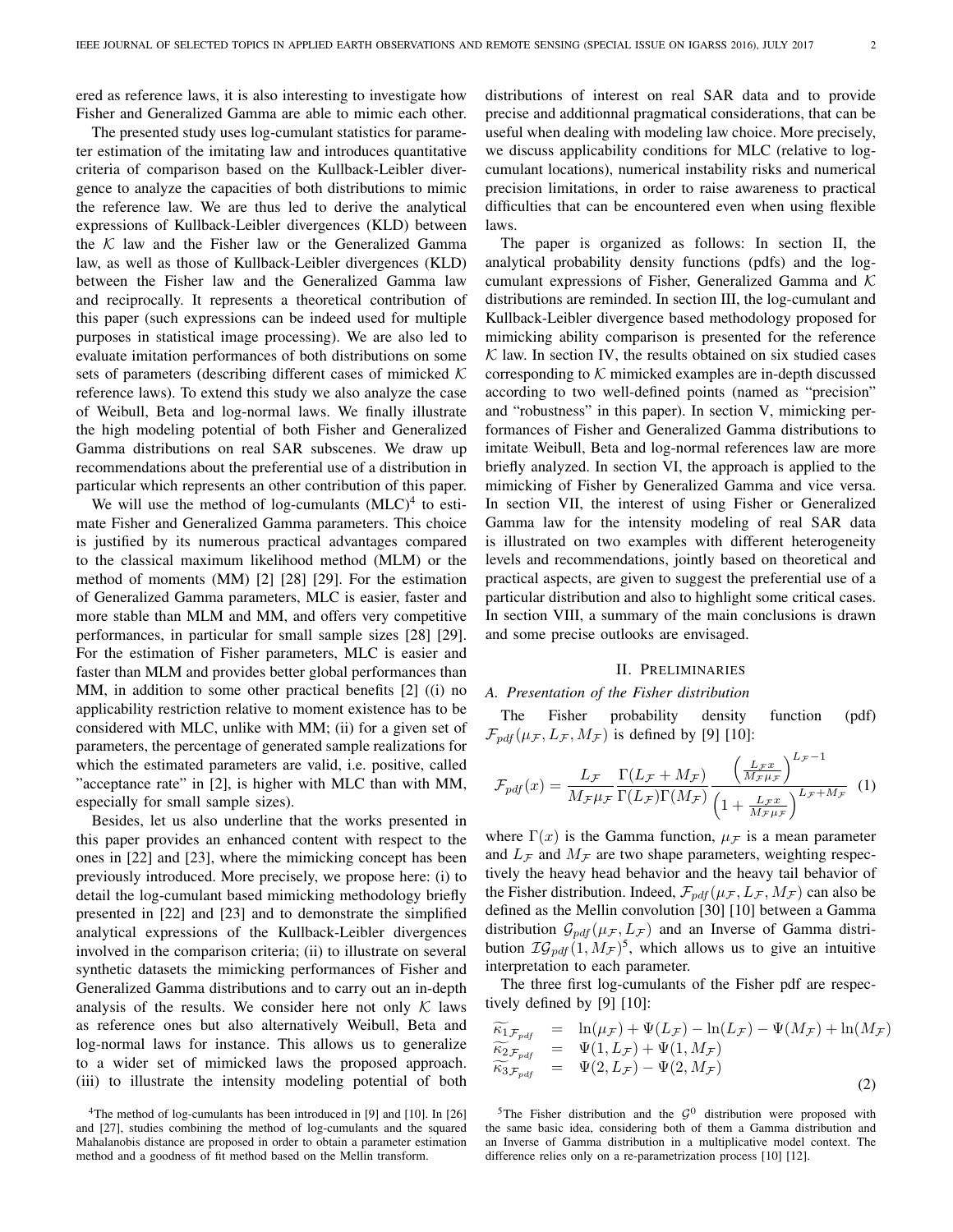where  $\Psi(x)$  and  $\Psi(n, x)$  represent the Digamma function and the nth Polygamma function respectively.

#### *B. Presentation of the Generalized Gamma distribution*

The Generalized Gamma probability density function (pdf)  $\mathcal{GG}_{pdf}(\mu_{GG}, L_{GG}, \eta_{GG})$  is defined by [10] [19]:

$$
GG_{pdf}(x) = \frac{|\eta_{GG}|}{\mu_{GG}} \frac{L_{GG}^{(\frac{1}{\eta_{GG}})} }{\Gamma(L_{GG})} \left( \frac{L_{GG}^{(\frac{1}{\eta_{GG}})} x}{\mu_{GG}} \right)^{\eta_{GG} L_{GG} - 1}
$$
  
 
$$
\times \exp\left(-\left(\frac{L_{GG}^{(\frac{1}{\eta_{GG}})} x}{\mu_{GG}}\right)^{\eta_{GG}}\right)
$$
 (3)

where  $\Gamma(x)$  is the Gamma function,  $\mu_{GG}$  is a mean parameter,  $L_{GG}$  is a shape parameter and  $\eta_{GG}$  is a power parameter.

The three first log-cumulants of the Generalized Gamma pdf are respectively defined by [10] [19]:

$$
\begin{array}{rcl}\n\widetilde{\kappa_1} g \mathcal{G}_{pdf} & = & \ln(\mu g \mathcal{G}) + \frac{\Psi(L_{\mathcal{G}\mathcal{G}}) - \ln(L_{\mathcal{G}\mathcal{G}})}{\eta_{\mathcal{G}\mathcal{G}}} \\
\widetilde{\kappa_2} g \mathcal{G}_{pdf} & = & \frac{\Psi(1, L_{\mathcal{G}\mathcal{G}})}{\eta_{\mathcal{G}\mathcal{G}}^2} \\
\widetilde{\kappa_3} g \mathcal{G}_{pdf} & = & \frac{\Psi(2, L_{\mathcal{G}\mathcal{G}})}{\eta_{\mathcal{G}\mathcal{G}}^2}\n\end{array}\n\tag{4}
$$

#### *C. Presentation of the* K *distribution*

The  $K$  probability density function (pdf)  $\mathcal{K}_{ndf}(\mu_{\mathcal{K}}, L_{\mathcal{K}}, M_{\mathcal{K}})$  is defined by [9] [10]:

$$
\mathcal{K}_{pdf}(x) = \frac{2L_K M_K}{\mu_K} \frac{1}{\Gamma(L_K)\Gamma(M_K)} \left(\frac{L_K M_K x}{\mu_K}\right)^{\frac{L_K + M_K}{2} - 1}
$$

$$
\times \mathcal{BK}\left(M_K - L_K, 2\left(\frac{L_K M_K x}{\mu_K}\right)^{\frac{1}{2}}\right)
$$
(5)

where  $\Gamma(x)$  is the Gamma function,  $\mathcal{B}\mathcal{K}(n,x)$  is the second kind modified Bessel function of order n,  $\mu_K$  is a mean parameter and  $L_{\mathcal{K}}$  and  $M_{\mathcal{K}}$  are two shape parameters. In a similar way to the Fisher pdf,  $\mathcal{K}_{pdf}(\mu_{\mathcal{K}}, L_{\mathcal{K}}, M_{\mathcal{K}})$  can also be defined as the Mellin convolution [30] [10] between a Gamma distribution  $\mathcal{G}_{pdf}(\mu_{\mathcal{K}}, L_{\mathcal{K}})$  and an other Gamma distribution  $\mathcal{G}_{pdf}(1, M_{\mathcal{K}}).$ 

The three first log-cumulants of the  $K$  pdf are respectively defined by [9] [10]:

$$
\begin{array}{rcl}\n\widetilde{\kappa_{1}}_{K_{pdf}} & = & \ln(\mu_{K}) + \Psi(L_{K}) - \ln(L_{K}) + \Psi(M_{K}) - \ln(M_{K}) \\
\widetilde{\kappa_{2}}_{K_{pdf}} & = & \Psi(1, L_{K}) + \Psi(1, M_{K}) \\
\widetilde{\kappa_{3}}_{K_{pdf}} & = & \Psi(2, L_{K}) + \Psi(2, M_{K})\n\end{array} \tag{6}
$$

The special cases of K distributions where  $L_{\mathcal{K}} = M_{\mathcal{K}}$ are named " $K_c$  caustic distributions" in this paper. The  $K_c$ probability density function (pdf) is thus defined by:

$$
\mathcal{K}_{cpdf}(x) = \frac{2L_{\mathcal{K}_c}^2}{\mu_{\mathcal{K}_c}^2} \frac{1}{\Gamma(L_{\mathcal{K}_c})^2} \left(\frac{L_{\mathcal{K}_c}^2 x}{\mu_{\mathcal{K}_c}^2}\right)^{L_{\mathcal{K}_c}-1} \times \mathcal{BK}\left(0, 2\left(\frac{L_{\mathcal{K}_c}^2 x}{\mu_{\mathcal{K}_c}}\right)^{\frac{1}{2}}\right)
$$
 (7)

where  $\Gamma(x)$  is the Gamma function,  $\mathcal{B}\mathcal{K}(n,x)$  is the second kind modified Bessel function of order n,  $\mu_{\mathcal{K}_c}$  is a mean parameter and  $L_{\mathcal{K}_c}$  is a shape parameter.

## *D. Other usual SAR distributions*

Among other distributions widely used in SAR imagery, we have chosen the Weibull distribution, the Beta distribution and the log-normal distribution to illustrate the mimicking capacities of the Generalized Gamma and Fisher distributions.

The Weibull pdf (with 2 parameters  $\mu_{\mathcal{W}}$  and  $\eta_{\mathcal{W}}$ ) is given by:

$$
\mathcal{W}_{pdf}(x) = \frac{|\eta_{\mathcal{W}}|}{\mu_{\mathcal{W}}} \left(\frac{x}{\mu_{\mathcal{W}}}\right)^{\eta_{\mathcal{W}}-1} e^{-\left(\frac{x}{\mu_{\mathcal{W}}}\right)^{\eta_{\mathcal{W}}}}
$$
(8)

As it can be seen, it is a special case of a Generalized Gamma pdf with  $L_{GG} = 1$  in eq.3.

The Beta pdf (three parameters  $\mu_B$ ,  $L_B$ ,  $M_B$ ) is given by:

$$
\mathcal{B}_{pdf}(x) = \frac{L_B}{M_B \mu_B} \frac{\Gamma(M_B)}{\Gamma(L_B)\Gamma(M_B - L_B)} \left(\frac{L_B x}{M_B \mu_B}\right)^{L_B - 1} \left(\frac{L_B x}{M_B \mu_B}\right)^{L_B - 1} \left(1 - \frac{L_B x}{M_B \mu_B}\right)^{M_B - L_B - 1} x \in \left[0, \frac{M_B \mu_B}{L_B}\right] \tag{9}
$$

The log-normal pdf (two parameters  $\mu_{\mathcal{L}}, \sigma_{\mathcal{L}}$ ) is given by:

$$
\mathcal{L}_{pdf}(x) = \frac{1}{\sigma_{\mathcal{L}}\sqrt{2\pi}x} e^{\left(-\frac{(\log x - \mu_{\mathcal{L}})^2}{2\sigma_{\mathcal{L}}^2}\right)} \tag{10}
$$

#### *E. Representation of these distributions in the*  $\widetilde{\kappa}_2-\widetilde{\kappa}_3$  *diagram*

The so-called  $\widetilde{\kappa}_2 - \widetilde{\kappa}_3$  diagram, whose use is well-adapted when dealing with second kind statistics, allows a simple characterization of the different laws [9] [10] [31]. The positions of the previously described distributions are presented in this diagram in figure 1.

The Fisher distributions (described by three parameters) correspond to the area located above the branches of curves designating the Gamma and Inverse of Gamma distributions (described by two parameters).

In order to apply a log-cumulant based method for Fisher parameter estimation, the condition defined by the following equation has thus to be satisfied [28] [29]:

$$
\widehat{\kappa}_{2\mathcal{F}_{pdf}} \ge \Psi\left(1, \Phi(2, -\left|\widehat{\kappa}_{3\mathcal{F}_{pdf}}\right|\right)\right) \tag{11}
$$

where  $\Psi(n, x)$  and  $\Phi(n, x)$  represent the *n*th Polygamma function and the inverse of the nth Polygamma function respectively and  $\widehat{\kappa}_{2\mathcal{F}_{pdf}}$  and  $\widehat{\kappa}_{3\mathcal{F}_{pdf}}$  are the empirical logcumulants of the Fisher distribution.

The Generalized Gamma distributions (described by three parameters) correspond to the larger area located above the branches of curves defined by the following equation [28] [29], excluding the ordinate axis (designating the log-normal distributions):

$$
\frac{\widetilde{\kappa}_{2g}^{3}}{\widetilde{\kappa}_{3g}^{2}}\widetilde{\kappa}_{2g}^{2}} = \frac{1}{4}
$$
\n(12)

In order to apply a log-cumulant based method for Generalized Gamma parameter estimation, the condition defined by the following equation has thus to be satisfied [28] [29]):

$$
\frac{\widehat{\kappa}_{2GG_{pdf}}^3}{\widehat{\kappa}_{3GG_{pdf}}^2} > \frac{1}{4}
$$
\n(13)

where  $\widehat{\kappa}_{2GG_{pdf}}$  and  $\widehat{\kappa}_{3GG_{pdf}}$  are the empirical log-cumulants of the Generalized Gamma distribution.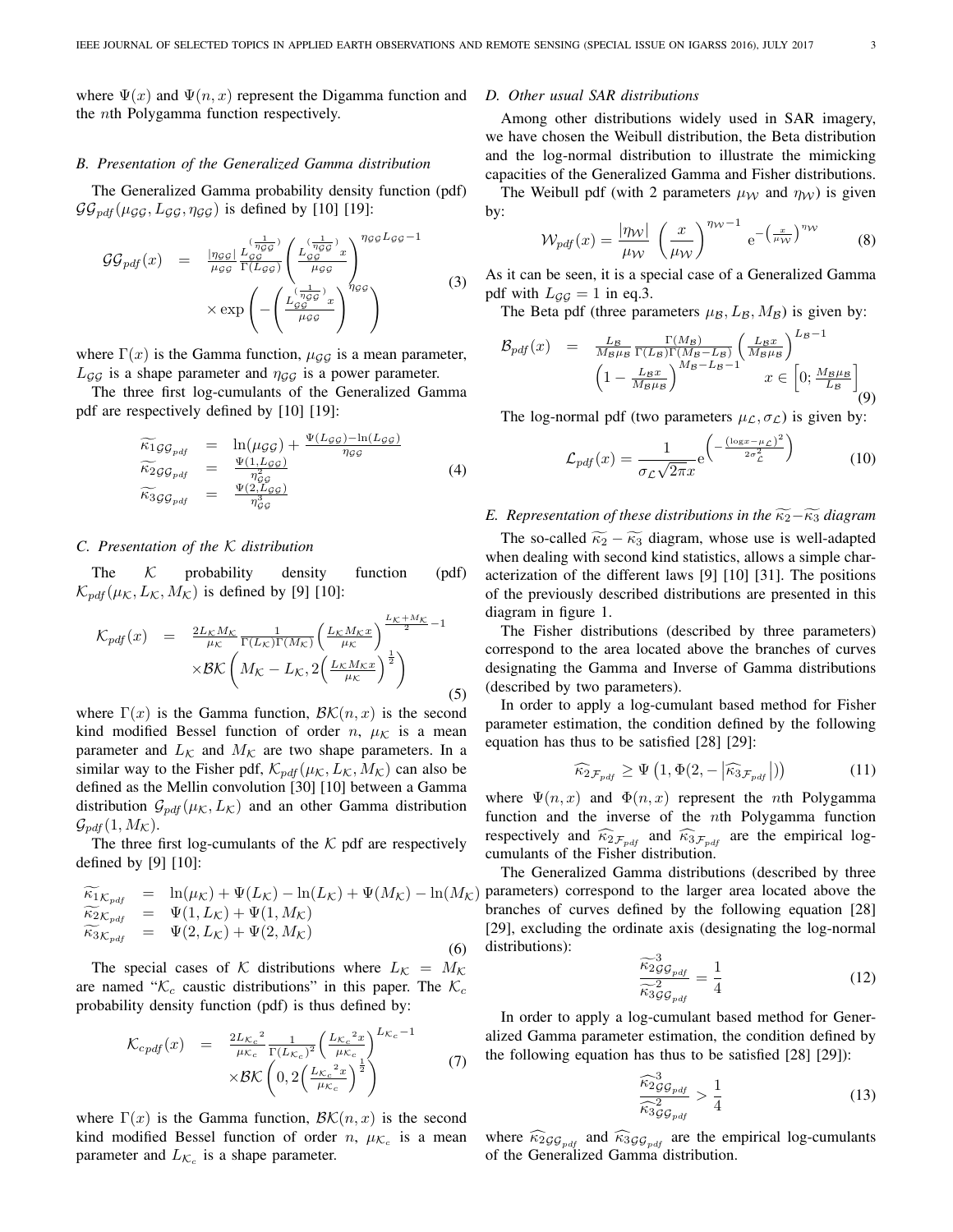The generic characteristic of Fisher and Generalized Gamma can be seen in the  $\widetilde{\kappa}_2 - \widetilde{\kappa}_3$  diagram by the large areas they are both covering in this space.

The  $K$  distributions (described by three parameters) correspond to the smaller area located above the branch of the curve designating the Gamma distributions and below the branch designating the Gamma distributions and below the branch<br>of the  $K_c$  caustic curve designating the special cases of K distributions where  $L_{\mathcal{K}} = M_{\mathcal{K}}$ .

Let us denote that Fisher distributions and  $K$  distributions share a same border curve, i.e. the branch of curve designating the Gamma distribution, because it can be mathematically shown that [10]: given the Mellin convolution-based definitions of Fisher laws and  $K$  laws, when  $M_F$  tends towards the Infinite,  $\mathcal{F}_{pdf}(\mu_{\mathcal{F}}, L_{\mathcal{F}}, M_{\mathcal{F}})$  tends towards  $\mathcal{G}_{pdf}(\mu_{\mathcal{F}}, L_{\mathcal{F}})$  and when  $M_{\mathcal{K}}$  tends towards the Infinite,  $\mathcal{K}_{pdf}(\mu_{\mathcal{K}}, L_{\mathcal{K}}, M_{\mathcal{K}})$  tends towards  $\mathcal{G}_{pdf}(\mu_{\mathcal{K}}, L_{\mathcal{K}})$ .

The  $K$  distributions can thus be theoretically mimicked by a Fisher law as well as by a Generalized Gamma law. The Weibull distribution is a special case of Generalized Gamma distribution and can be mimicked by a Fisher distribution. The log-normal distribution belongs to the domain of Fisher pdf, but corresponds to a discontinuity for Generalized Gamma. Finally, the domain of Beta distributions partly overlaps with Generalized Gamma domain but not with Fisher one.

# III. PROPOSED METHOD TO COMPARE FISHER AND GENERALIZED GAMMA ABILITY TO MIMICK A REFERENCE  $\mathcal K$  LAW

In this section, a two-stage methodology is proposed to compare the ability of Fisher and Generalized Gamma to mimic  $\left|\left|\right|\right|$ a reference  $K$  law. First, the parameters of the mimicking laws are estimated using the MLC. Second, a qualitative visual criterion and some quantitative Kullback-Leibler divergencebased criteria are computed to lead a comparison.

Two cases are distinguished in this study: (i) case 1: we assume that the parameters of the reference mimicked  $K$  law are known; (ii) case 2: we assume that the parameters of the reference mimicked  $K$  law are unknown, like this is the case in practice, but that sample values distributed according to this  $K$  law are available (they correspond, for instance on real SAR data, to some intensity values of pixels belonging to an area, whose histogram is supposed to be quite well modeled by a  $K$  law).

In all this work we will only focus on the shape parameters controlling the distribution. As it has been seen previously, for all the considered pdf, these parameters are given by the  $\widetilde{\kappa_2}$  and  $\widetilde{\kappa_3}$  log-cumulants. After the estimation of the shape parameters, the exploitation of  $\widetilde{\kappa_1}$  provides an estimation of the mean parameter  $\mu_{pdf}$ . In theory, the  $\mu_{pdf}$  value can have an impact on the mimicking potential of a distribution since it is also estimated with the shape parameters. Nevertheless empirical studies showed that the results for the same set of parameters except for the  $\mu_{pdf}$  value for mimicking / mimicked laws give very similar results to the case where  $\mu_{pdf}$  equal 1. Therefore in all the studies of this paper, the mean parameter will be chosen equal to 1 for the pdf to be mimicked. Besides, part VII show results on real SAR images with good histogram fitting whatever the  $\mu$  values.





Fig. 1. (a) Representation of the Fisher, Generalized Gamma, Beta, K, Weibull and log-normal distribution locations in the  $\kappa_2 - \kappa_3$  diagram. The stars and the bullets represent the location of the points associated to values used in section IV for the six studied sets of parameters, respectively on the  $\mathcal{K}_c$ caustic curve and in the  $K$  area. The triangles represent the location of the points associated to values used in section VI for the two studied sets of parameters in the Fisher area (common to Fisher and Generalized Gamma). The Weibul, Beta and log-normal pdf studied in part V are also indicated (on the top for Weibul pdf, on the top and bottom for Beta pdf and on the bottom for log-normal pdf). (b) Zoom on a sub-part of the  $\kappa_2 - \kappa_3$  diagram.

## *A. Log-cumulant based estimation of mimicking law parameters*

In the case 1, the log-cumulant based parameter estimation of the mimicking law (here, the Fisher law or the Generalized Gamma law), likely to imitate the reference  $K$  law, can be directly done using the three first true log-cumulants of the  $K$ distribution through the following steps:

- 1) Compute the true log-cumulants  $\widetilde{\kappa}_{2K_{pdf}}$ ,  $\widetilde{\kappa}_{3K_{pdf}}$  and  $\widetilde{\kappa}_{1\mathcal{K}_{pdf}}$  of the mimicked  $\mathcal{K}$  law (from equation (6)), given its known parameters  $L_{\mathcal{K}}$  and  $M_{\mathcal{K}}$ .
- 2) Identify these numerical values with the analytical expressions of  $\widetilde{\kappa}_{2}F_{pdf}$ ,  $\widetilde{\kappa}_{3}F_{pdf}$  and then  $\widetilde{\kappa}_{1}F_{pdf}$  or  $\widetilde{\kappa}_{2}GG_{pdf}$ ,  $\widetilde{\kappa_3}_{\mathcal{GG}_{pdf}}$  and then  $\widetilde{\kappa_1}_{\mathcal{GG}_{pdf}}$  (see equations (2) and (4)), in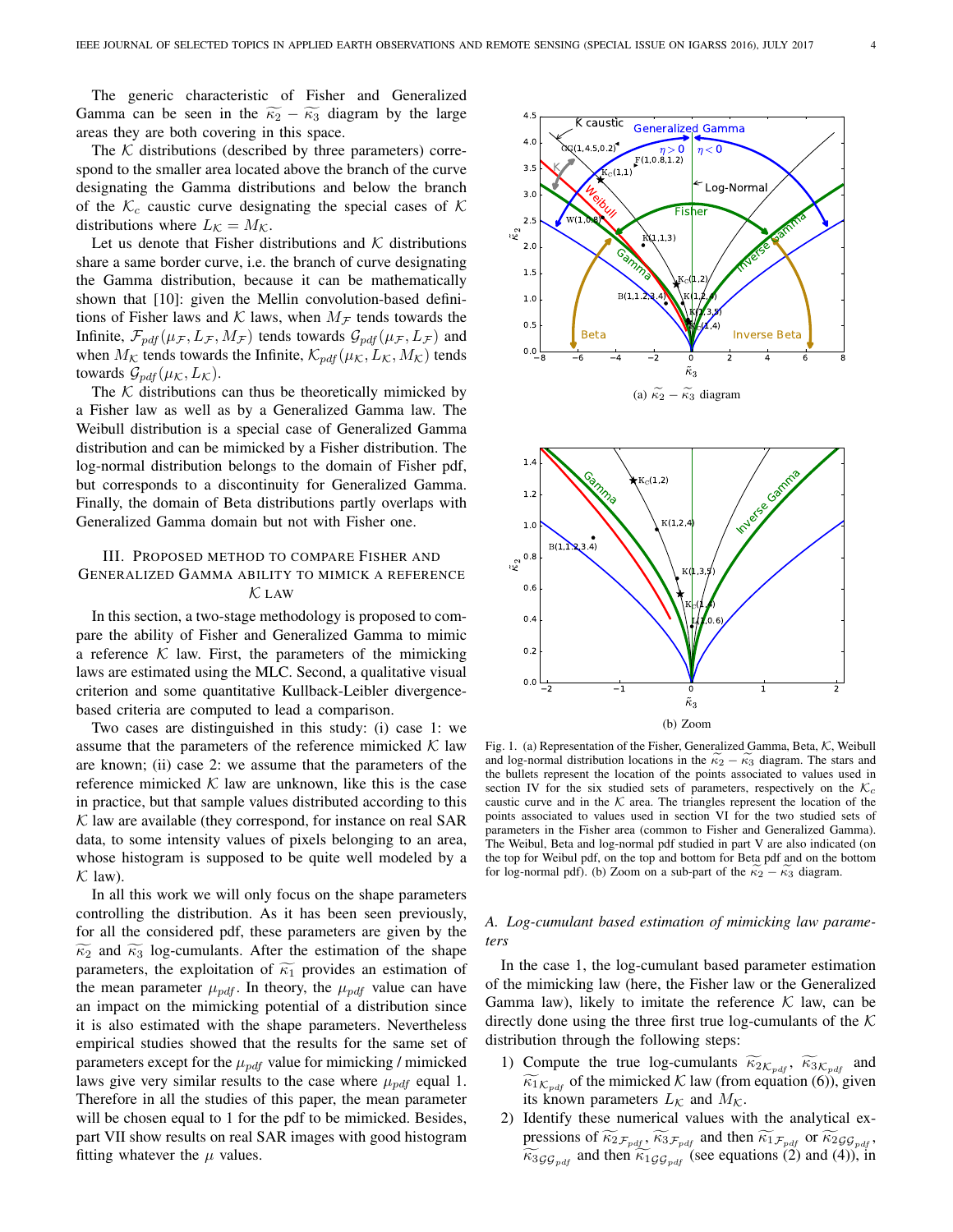order to estimate respectively the parameters  $L_{\mathcal{F}}$ ,  $M_{\mathcal{F}}$ and then  $\mu$ <sub>F</sub> or  $L_{GG}$ ,  $\eta$ <sub>G</sub><sub>G</sub> and then  $\mu$ <sub>G</sub><sub>G</sub> of the mimicking laws.

In the case 2, the log-cumulant based parameter estimation of the mimicking law (here, the Fisher law or the Generalized Gamma law), likely to imitate the reference  $K$  law, can be indirectly done using the three first empirical log-cumulants of the  $K$  distribution through the following steps:

1) Compute the empirical log-cumulants  $\widehat{\kappa}_2$ ,  $\widehat{\kappa}_3$  and then  $\widehat{\kappa_1}$  of the mimicked K law, given some sample values distributed according to the  $K$  law, from the following formula:

$$
\widehat{\kappa}_2 = \frac{1}{N} \sum_{i=1}^N (\ln(x_i))^2 - \frac{1}{N^2} \left( \sum_{i=1}^N \ln(x_i) \right)^2 \n\widehat{\kappa}_3 = \frac{1}{N} \sum_{i=1}^N (\ln(x_i))^3 \n- \frac{3}{N^2} \left( \sum_{i=1}^N \ln(x_i) \right) \left( \sum_{i=1}^N (\ln(x_i))^2 \right) \n+ \frac{2}{N^3} \left( \sum_{i=1}^N \ln(x_i) \right)^3 \n\widehat{\kappa}_1 = \frac{1}{N} \sum_{i=1}^N \ln(x_i)
$$
\n(14)

where  $x_i$  is the pixel intensity value and N is the number of available pixels.

2) As for step 2) of the case 1, identify these numerical values with the analytical expressions of  $\widetilde{\kappa}_{2\mathcal{F}_{pdf}}$ ,  $\widetilde{\kappa}_{3\mathcal{F}_{pdf}}$ and then  $\widetilde{\kappa_{1}}_{\mathcal{F}_{pdf}}$  or  $\widetilde{\kappa_{2}}_{\mathcal{GG}_{pdf}}$ ,  $\widetilde{\kappa_{3}}_{\mathcal{GG}_{pdf}}$  and then  $\widetilde{\kappa_{1}}_{\mathcal{GG}_{pdf}}$ (see equations  $(2)$  and  $(4)$ ), in order to estimate the parameters  $L_{\mathcal{F}}$ ,  $M_{\mathcal{F}}$  and then  $\mu_{\mathcal{F}}$  or  $L_{\mathcal{GG}}$ ,  $\eta_{\mathcal{GG}}$  and then  $\mu_{GG}$  of the mimicking laws.

To invert equations (2) and (4), involving especially Digamma and Polygamma functions, the algorithm described in details in [32] has been directly used for the parameter estimation of the Fisher law and easily adapted for the parameter estimation of the Generalized Gamma one.

### *B. Qualitative and quantitative criteria of comparison*

The evaluation of the Fisher and Generalized Gamma mimicking performances is based on qualitative and quantitative criteria, taking into account all estimated parameters simultaneously.

*1) Qualitative criterion:* For case 1, the adequation between the pdf of the mimicked  $K$  law (given its known parameters) and the pdf of the mimicking Fisher or Generalized Gamma law (once its parameters have been estimated using the true log-cumulants of  $K$ ) can be visually appreciated by plotting both of them on a common graph.

*2) Quantitative criteria:* For cases 1 and 2, we propose a quantitative criterion based on the Kullback-Leibler divergence (KLD) [33], that measures the dissimilarity between two distributions. We remind that the KLD between the distributions  $P$  and  $Q$  is defined by

$$
KLD(\mathcal{P}_{pdf}(x), \mathcal{Q}_{pdf}(x)) = \int_{0}^{\infty} \mathcal{P}_{pdf}(x) \ln \left( \frac{\mathcal{P}_{pdf}(x)}{\mathcal{Q}_{pdf}(x)} \right) dx
$$
\n(15)

This non-symmetric version allows us to give to the KLD a physical interpretation, namely a proximity measure between an empirical distribution and a distribution (Sanov theorem, [34] [35]), whose use will be suitable for our mimicking framework. Indeed, the  $P$  distribution - usually corresponding in such a non-symmetric KLD formulation to an "observed" distribution or a "true" one - refers in this paper to the mimicked one (for instance a  $K$  one), while the  $Q$  distribution usually corresponding in such a non-symmetric KLD formulation to a "model" distribution that "describes, approximates or imitates" - refers in this paper to the mimicking one (i.e. here Fisher or Generalized Gamma). Therefore the main advantage of using here this non-symmetric definition is to preserve such respective roles (reference law/estimated law) and thus to keep this important and appropriate physical meaning, even if such a non-symmetric divergence does not match with a distance in a mathematical sense (which is not required for our purpose).

For case 1, we propose to compute a single KLD between  $K$  and Fisher and a single KLD between  $K$  and Generalized Gamma through the following steps:

- 1) we fix a set of parameters describing a mimicked  $K$  law
- 2) we estimate the parameters of the mimicking Fisher (or Generalized Gamma) law through the log-cumulant based approach detailed in previous section for case 1
- 3) we compute the KLD between the mimicked  $K$  law (given its fixed parameters) and the Fisher (or Generalized Gamma) law that has been estimated using the true log-cumulants of  $K$  (computed from its known parameters).

For case 2, we propose to compute a mean and a variance on several KLD between  $K$  and Fisher and a mean and a variance on several KLD between  $K$  and Generalized Gamma through the following steps:

- 1) we fix a set of parameters describing a mimicked  $K$  law and a given sample size
- 2) we generate several realizations of sample values that are distributed according to this  $K$  law
- 3) for each realization, we estimate the parameters of the mimicking Fisher (or Generalized Gamma) law through the log-cumulant based approach detailed in the previous section for case 2
- 4) for each realization, we compute the KLD between the mimicked  $K$  law (given its fixed parameters) and the Fisher (or Generalized Gamma) law that has been estimated using the empirical log-cumulants of  $K$  (computed from sample values)
- 5) we compute the mean (for precision analysis purpose) and the variance (for robustness analysis purpose) on the different realizations of these KLD (considering either Fisher or Generalized Gamma as mimicking law).

In this framework, the words "precise" and "robust", used to analyze the capabilities of both mimicking laws, refer to the following respective definitions: a small KLD for case 1 - or a small mean of KLD for case 2 - will be characteristic of a good precision, while a small variance of KLD for case 2 will be characteristic of a good robustness.

In addition, let us denote that it is possible that the variances of the estimators, induced by the selected MLC method, have an influence on the performances observed in terms of KLD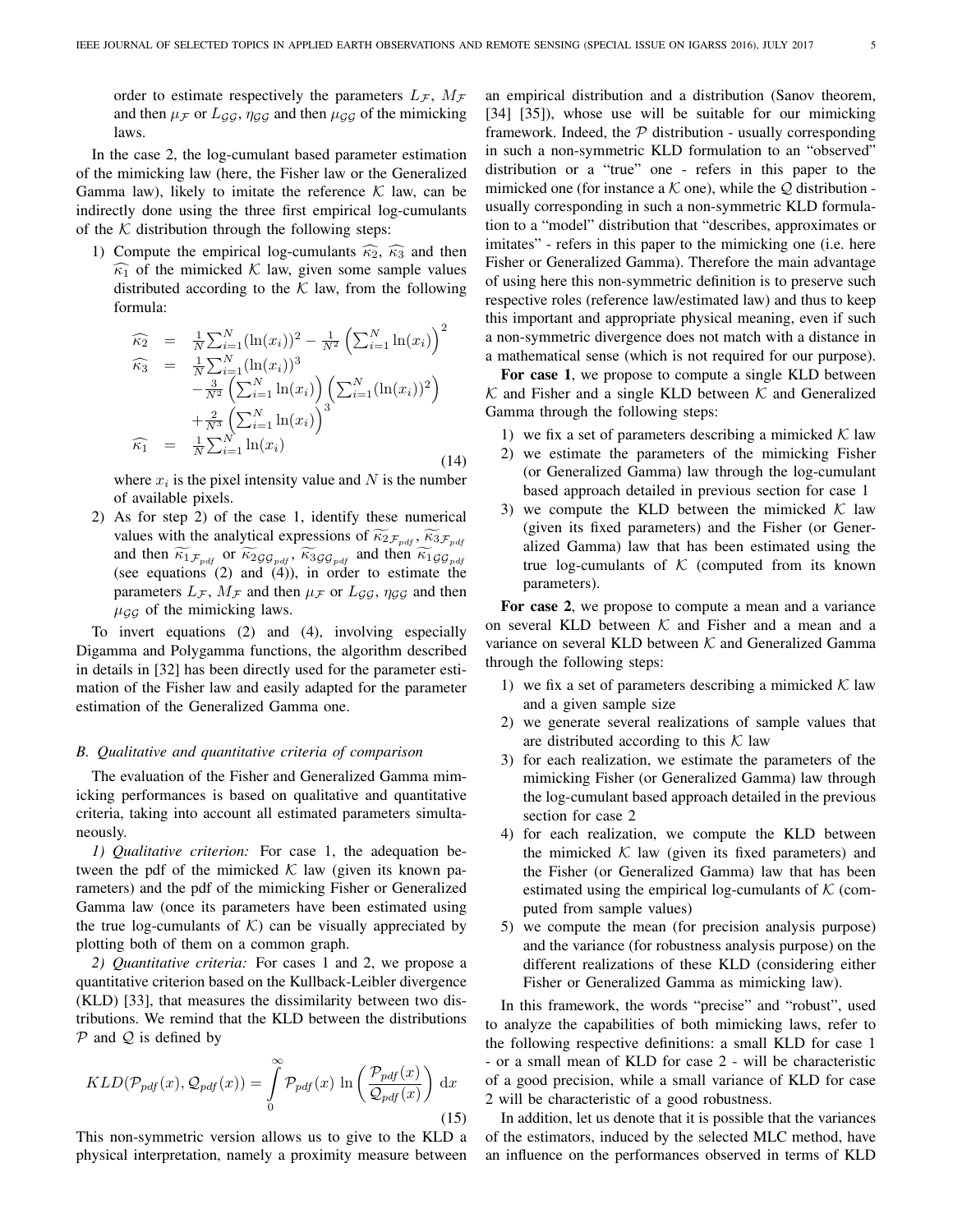means and variances, that would then not depend only on the intrinsic Fisher or Generalized Gamma capacities for  $K$ law mimicking. Thus, the conclusions drawn in the following about possible predominance of a given law based on precision-robustness considerations should be then cautiously interpreted. It is important to keep in mind that their validity is limited to a well-defined framework (i.e. based on empirical KLD mean and variance estimations without accounting for the variance of the MLC estimator itself). Nevertheless, it remains interesting to compare such performances because, in practice, the MLC is often the single usable method, as explained in section I. Moreover, in order to complete this outlook, the reader could also refer to [10], where the variances of different estimators, and in particular the ones induced by the MLC approach, are analytically and numerically studied in details. Such a point is however beyond the scope of this paper.

## *C. Analytical formula of the Kullback-Leibler divergences between* K */ Fisher and between* K */ Generalized Gamma*

The analytical expressions of the KLD between the mimicked  $K$  law and the estimated Fisher law or the estimated Generalized Gamma law have the following simplified forms (see Appendices A, B and C for more details):

$$
KLD(K_{pdf}, \mathcal{F}_{pdf}) = A_{\mathcal{K}/\mathcal{F}} - (B_{\mathcal{K}/\mathcal{F}} + C_{\mathcal{K}/\mathcal{F}} + D_{\mathcal{K}/\mathcal{F}})
$$
  
\n
$$
KLD(K_{pdf}, \mathcal{GG}_{pdf}) = A_{\mathcal{K}/\mathcal{GG}} - (B_{\mathcal{K}/\mathcal{GG}} + C_{\mathcal{K}/\mathcal{GG}} + D_{\mathcal{K}/\mathcal{GG}})
$$
\n(16)

with

$$
A_{\mathcal{K}/\mathcal{F}} = \int_{0}^{\infty} \mathcal{K}_{pdf}(x) \ln(\mathcal{K}_{pdf}(x)) dx
$$
  
\n
$$
B_{\mathcal{K}/\mathcal{F}} = \ln\left(\frac{L_{\mathcal{F}}}{M_{\mathcal{F}}\mu_{\mathcal{F}}}\frac{\Gamma(L_{\mathcal{F}}+M_{\mathcal{F}})}{\Gamma(L_{\mathcal{F}})\Gamma(M_{\mathcal{F}})}\right)
$$
  
\n
$$
C_{\mathcal{K}/\mathcal{F}} = (L_{\mathcal{F}}-1) \left(\ln\left(\frac{L_{\mathcal{F}}}{M_{\mathcal{F}}\mu_{\mathcal{F}}}\right) + \widetilde{\kappa_{1}}_{\mathcal{K}_{pdf}}\right)
$$
  
\n
$$
D_{\mathcal{K}/\mathcal{F}} = -(L_{\mathcal{F}}+M_{\mathcal{F}}) \int_{0}^{\infty} \mathcal{K}_{pdf}(x) \ln\left(1+\frac{L_{\mathcal{F}}x}{M_{\mathcal{F}}\mu_{\mathcal{F}}}\right) dx
$$
\n(17)

and

$$
A_{K/GG} = \int_{0}^{\infty} K_{pdf}(x) \ln(K_{pdf}(x)) dx
$$
  
\n
$$
B_{K/GG} = \ln\left(\frac{|\eta_{GG}|}{\mu_{GG}} \frac{L_{GG}^{(\frac{1}{\eta_{GG}})}}{\Gamma(L_{GG})}\right)
$$
  
\n
$$
C_{K/GG} = (\eta_{GG} L_{GG} - 1) \left(\ln\left(\frac{L_{GG}^{(\frac{1}{\eta_{GG}})}}{\mu_{GG}}\right) + \widetilde{\kappa_{1}}_{K_{pdf}}\right)
$$
  
\n
$$
D_{K/GG} = -\frac{L_{GG}}{\mu_{GG} \eta_{GG}} \int_{0}^{\infty} K_{pdf}(x) x^{\eta_{GG}} dx
$$
\n(18)

where  $\Gamma(x)$  is the Gamma function and  $\widetilde{\kappa}_{1K_{pdf}}$  is the logcumulant of order 1 of the  $K$  law.

For given values of the parameters, it is possible to have a numerical evaluation of these analytical expressions using for instance Maple software or Python routines with mpmath library [36].

# IV. RESULTS ON DATASETS OF FISHER AND GENERALIZED GAMMA PERFORMANCES FOR  $K$  mimicking

In this section, we present the results obtained on six studied cases to compare the ability of Fisher and Generalized Gamma to mimick a reference  $K$  law.

## *A. Description of the sets of parameters*

The six following sets of parameters have been tested:  $\mathcal{K}(1,1,1)$  (equal to  $\mathcal{K}_c(1,1)$ ),  $\mathcal{K}(1,2,2)$  (equal to  $\mathcal{K}_c(1,2)$ ),  $\mathcal{K}(1, 4, 4)$  (equal to  $\mathcal{K}_c(1, 4)$ ),  $\mathcal{K}(1, 1, 3)$ ,  $\mathcal{K}(1, 2, 4)$  and  $\mathcal{K}(1, 3, 5)$ .

The three first sets correspond to some special cases where  $L_{\mathcal{K}} = M_{\mathcal{K}}$  and they are thus associated to points located on the  $K_c$  caustic curve (see stars on figure 1). The three last sets correspond to some general cases and they are thus associated to points located in the  $K$  area (see bullets on figure 1).

The choice of the special  $\mathcal{K}_c$  caustic case for the three first sets is motivated by a general outlook larger than the one exposed in this paper; indeed, this may aim to find a potential curve in the  $\widetilde{\kappa}_2 - \widetilde{\kappa}_3$  diagram likely to delimite "favored" domains, where the preferential use of either Fisher or Generalized Gamma distributions could be recommended. Even if this global goal is out of the focus of this paper, it is interesting to analyze here the special  $\mathcal{K}_c$  caustic case because of the following properties: firstly, the  $\mathcal{K}_c$  law corresponds to the more "balanced" one among all the  $K$  laws (same weight attributed to the head and to the tail of the pdf); secondly, the  $\mathcal{K}_c$  "intermediate" location in the  $\widetilde{\kappa_2} - \widetilde{\kappa_3}$  diagram makes it intuitively a good candidate law to lead a comparison between both Fisher and Generalized Gamma mimicking performances (indeed, above the  $K_c$  curve, when  $\eta_{GG}$  tends towards zero, Generalized Gamma is no more analytically defined at the ordinate axis; while, below the  $\mathcal{K}_c$  curve, when  $M_{\mathcal{F}}$  tends towards the Infinite, Fisher domain is delimited by the Gamma curve).

#### *B. Presentation of the qualitative and quantitative results*

For the case 2, 50 realizations of samples have been generated using Maple software for each set of parameters and for each sample size to compute the means and the variances of the KLD. Different sample sizes  $N_s$  have been considered between 250 and 12500 ( $N_s = 250$ , 500, 1000, 5000, 10000, 12500).

In figure 2 (a)-(f) are presented the fittings between the pdfs of the  $K$  mimicked laws and the pdfs of the Fisher or Generalized Gamma mimicking laws, that are estimated in case 1 (i.e. using the true log-cumulants of  $K$ ). In figure 3 (a)-(f) are presented the evolutions in function of sample sizes  $N<sub>s</sub>$  of the means of the KLD computed between the  $K$  mimicked laws and the Fisher or Generalized Gamma mimicking laws, that are estimated in case 2 (i.e. using the empirical log-cumulants of  $K$ ). On the same graphs are superimposed the constant values of the KLD computed between the  $K$  mimicked laws and the Fisher or Generalized Gamma mimicking laws, that are estimated in case 1 (i.e. using the true log-cumulants of  $K$ ). In figure 4 (a)-(f) are presented the evolutions in function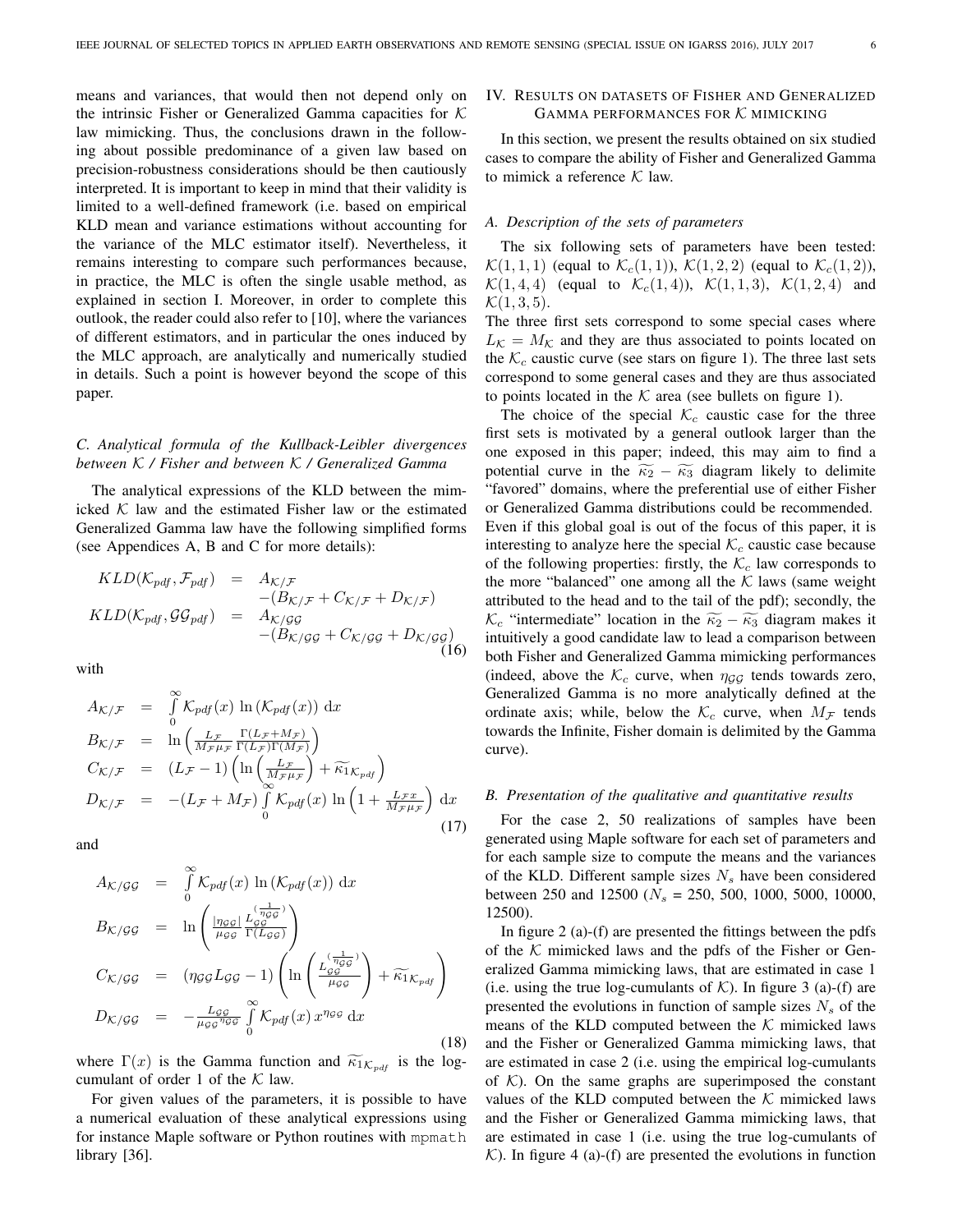of sample sizes  $N<sub>s</sub>$  of the variances of the KLD computed between the  $K$  mimicked laws and the Fisher or Generalized Gamma mimicking laws, that are estimated in case 2 (i.e. using the empirical log-cumulants of  $K$ ).

#### *C. Observations and discussion*

For the six sets of parameters, the Generalized Gamma law mimicks visually the reference  $K$  law slightly better than the Fisher law, although both laws provide a very good adequation (see figure 2  $(a)-(f)$ ).

This slight predominance is confirmed by the quantitative study. The constant KLD values computed between the mimicked  $K$  law and the Generalized Gamma law estimated in case 1 are smaller for the six sets of parameters than those computed between the mimicked  $K$  law and the Fisher law estimated in case 1 (see figure  $3$  (a)-(f)). The KLD means computed between the mimicked  $K$  law and the Generalized Gamma or Fisher laws estimated in case 2 converge towards the constant KLD values estimated in case 1, when the sample size  $N_s$  tends towards the Infinite. For each  $N_s$  value, we observe that the KLD means computed with the Generalized Gamma laws estimated in case 2 are below those computed with the Fisher laws estimated in case 2. This demonstrates that, for the six sets of parameters, Generalized Gamma is slightly better than Fisher in precision for mimicking the  $K$ law, if we restrict our point of view to a study exclusively based on empirical KLD mean and variance estimations without accounting for the variance of the MLC estimator itself. Finally, concerning the KLD variances, the observed tendencies depend on the considered set of parameters (see figure 4 (a)- (f)). For the first set  $(K(1, 1, 1))$ , the KLD variances computed with the Generalized Gamma laws estimated in case 2 are slightly below those computed with the Fisher laws estimated in case 2 for each  $N_s$  value. Nevertheless, for the last five sets, this is true only for  $N_s$  values large enough (when  $N_s$ is respectively over 1000, 5000, 500, 1000 and 5000). This demonstrates that, for these last five sets, Fisher is slightly better than Generalized Gamma in robustness for mimicking the K law for small  $N_s$  values and this is the opposite for large  $N_s$  values, once again from a restricted point of view.

We summarize below some global conclusions issued from this study, aiming to compare the abilities of Fisher and Generalized Gamma to mimick a reference  $K$  law (please keep in mind that these conclusions are valid for a study exclusively based on empirical KLD mean and variance estimations without accounting for the variance of the MLC estimator itself): 1) A quite good visual mimicking has been obtained with the Fisher law as well as with the Generalized Gamma law. 2) The Generalized Gamma law seems slightly better than the Fisher law in precision for all sample sizes for the six studied sets of parameters. 3) The predominance in robustess depends on the considered set of parameters and on the sample size, with the main following tendency: The Fisher law seems slightly better than the Generalized Gamma law in robustness for small sample sizes (as it can be the case sometimes in operational conditions) and this seems to be the opposite for sufficiently large sample sizes.

Thus, despite the quasi equivalent visual mimicking ability of both laws, it appears quantitatively, for the six studied sets of parameters, that it is preferable to use the Generalized Gamma law instead of the Fisher law for mimicking purpose of the  $K$  law (when it is possible), if we limit our analysis to the precision aspect.

## V. MIMICKING OTHER USUAL SAR DISTRIBUTIONS: WEIBULL, BETA AND LOG-NORMAL

In this section, we present the results obtained on three studied cases to compare the ability of Fisher and Generalized Gamma to mimick some reference laws. Depending on the mimicked pdf, Fisher or Generalized Gamma may be more or less adapted.

The chosen Weibull pdf  $W(1, 0.8)$ , the chosen Beta  $\mathcal{B}(1, 1.2, 3.4)$  and log-normal  $\mathcal{L}(1, 0.6)$  are indicated in the  $\widetilde{\kappa}_2 - \widetilde{\kappa}_3$  diagram of figure 1 (on the Weibull curve, in the Beta area and near the ordinate axis of log-normal respectively).

Figure 5 (a)-(b)-(c) presents the fittings between the pdfs of the Weibull, Beta and log-normal mimicked laws and the pdfs of the Fisher or Generalized Gamma mimicking laws. In table I are provided the corresponding values of the KLD numerically computed between the mimicked laws and the Fisher or Generalized Gamma laws.

Let us denote again that Weibull is a special case of Generalized Gamma distribution. It is thus perfectly mimicked by the Generalized Gamma pdf and the KLD is 0. It can also be seen on figure 5 that the Fisher pdf mimics also very well the Weibull pdf, with a small KLD value.

Concerning the Beta pdf, both Fisher and Generalized Gamma give inaccurate estimations but the approximation is better for the Generalized Gamma pdf than for Fisher. It is seen both on the figure 5 (specially for the head of the pdf) and in the KLD values (table I). Since the Fisher pdf does no cover this part of the  $\widetilde{\kappa}_2-\widetilde{\kappa}_3$  diagram, this result was expected. It confirms the higher generality of the Generalized Gamma pdf.

When trying to mimick the Log-Normal law,  $\mathcal{L}(1, 0.6)$ , defined by one mean parameter  $\mu_{\mathcal{L}}$  and one standard deviation parameter  $\sigma_{\mathcal{L}}$ , we also got a satisfying estimation when using a Fisher law, but slightly less satisfying when using a Generalized Gamma law (through the original asymptotical approach proposed in [22] and [23] for log-normal approximation and based on a specific constrained parametrization of the Generalized Gamma), due to a too small  $\eta_{GG}$  value and a too big  $L_{GG}$  value. Note that when  $\kappa_3$  tends towards 0, the associated  $L_{GG}$  value becomes very high. In practice to avoid numerical difficulties the  $L_{GG}$  value should be limited to 60 (for such a value  $\Gamma(L) = 1.38683e + 80$ ).

## VI. FISHER AND GENERALIZED GAMMA MUTUAL MIMICKING

In this section, we present the results obtained on two studied cases to compare the ability of Fisher and Generalized Gamma to mimick each other. Indeed, since Fisher and Generalized Gamma flexibilities are due to different reasons (two head/tail weighting shape parameters for the first and one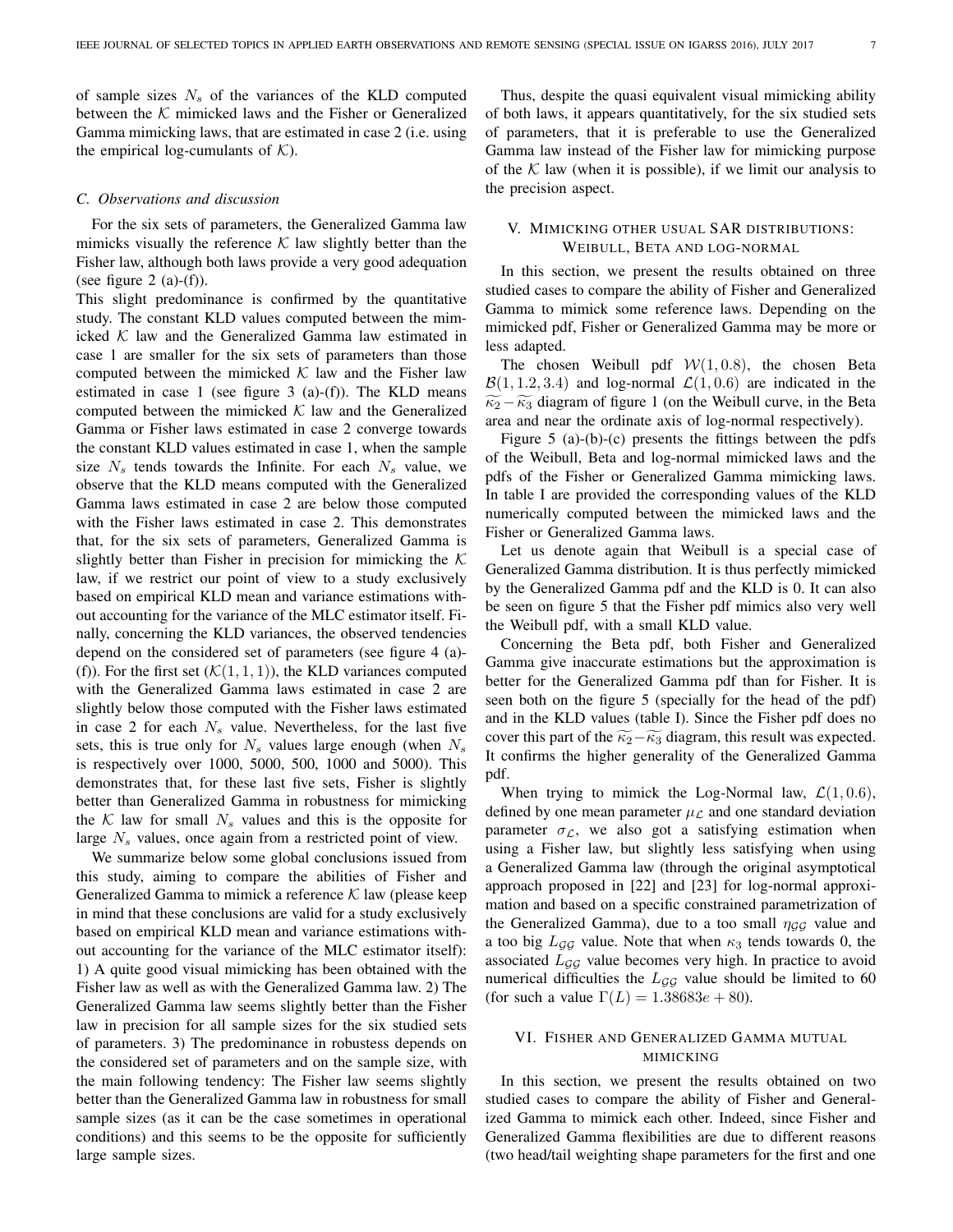

Fig. 2. Probability density functions of the  $K$  mimicked laws (in red-solid) and of the mimicking laws (in green-dash for Fisher and blue-dash for Generalized Gamma) estimated in case 1 for the six sets of parameters.

TABLE I NUMERICAL EVALUATIONS OF KULLBACK-LEIBLER DIVERGENCES FOR THE MIMICKED-MIMICKING STUDIED CASES

|                                 | Mimicked<br>W(1,0.8) | Mimicked<br>B(1, 1.2, 3.4) | Mimicked<br>$\mathcal{L}(1,0.6)$ | Mimicked<br>$\mathcal{F}(1,0.8,1.2)$ | Mimicked<br>GG(1, 4.5, 0.25) |
|---------------------------------|----------------------|----------------------------|----------------------------------|--------------------------------------|------------------------------|
| Mimicking Fisher law            | 0.00113              | 0.0608                     | 0.00004                          |                                      | 0.011942                     |
| Mimicking Generalized Gamma law | 0.0                  | 0.0165                     | 0.00141                          | 0.003279                             | ۰                            |

shape parameter combined with one power parameter whose sign is either positive or negative for the second). It is thus interesting to study if they are able to mimic each other, in order to determine whether our approach and conclusions of sections IV and V can be generalized to other kinds of mimicked laws. Here also, the presented study is restricted to the situation denoted by case 1 in the previous sections III and IV.

#### *A. Description of the sets of parameters*

The two following sets of parameters have been tested:  $\mathcal{F}(1, 0.8, 1.2)$  and  $\mathcal{GG}(1, 4.5, 0.25)$ . Both sets are associated to points located in the Fisher area (common to Fisher and Generalized Gamma) and on the part to the left of the ordinate axis (see triangles on figure 1).

# *B. Analytical formula of the Kullback-Leibler divergences between Fisher / Generalized Gamma and Generalized Gamma / Fisher*

The analytical expressions of the KLD between the mimicked Fisher law and the estimated Generalized Gamma law and between the mimicked Generalized Gamma law and the estimated Fisher law have the simplified forms respectively detailed in Appendices D and E, that represent another contribution of this paper.

#### *C. Presentation of the qualitative and quantitative results*

In figure 6 (a)-(b) are presented the fittings between the pdfs of the Fisher and Generalized Gamma laws mutually mimicked the one by the other and that are here also estimated in case 1 (i.e. using their true log-cumulants). In table I are provided the corresponding values of the KLD numerically computed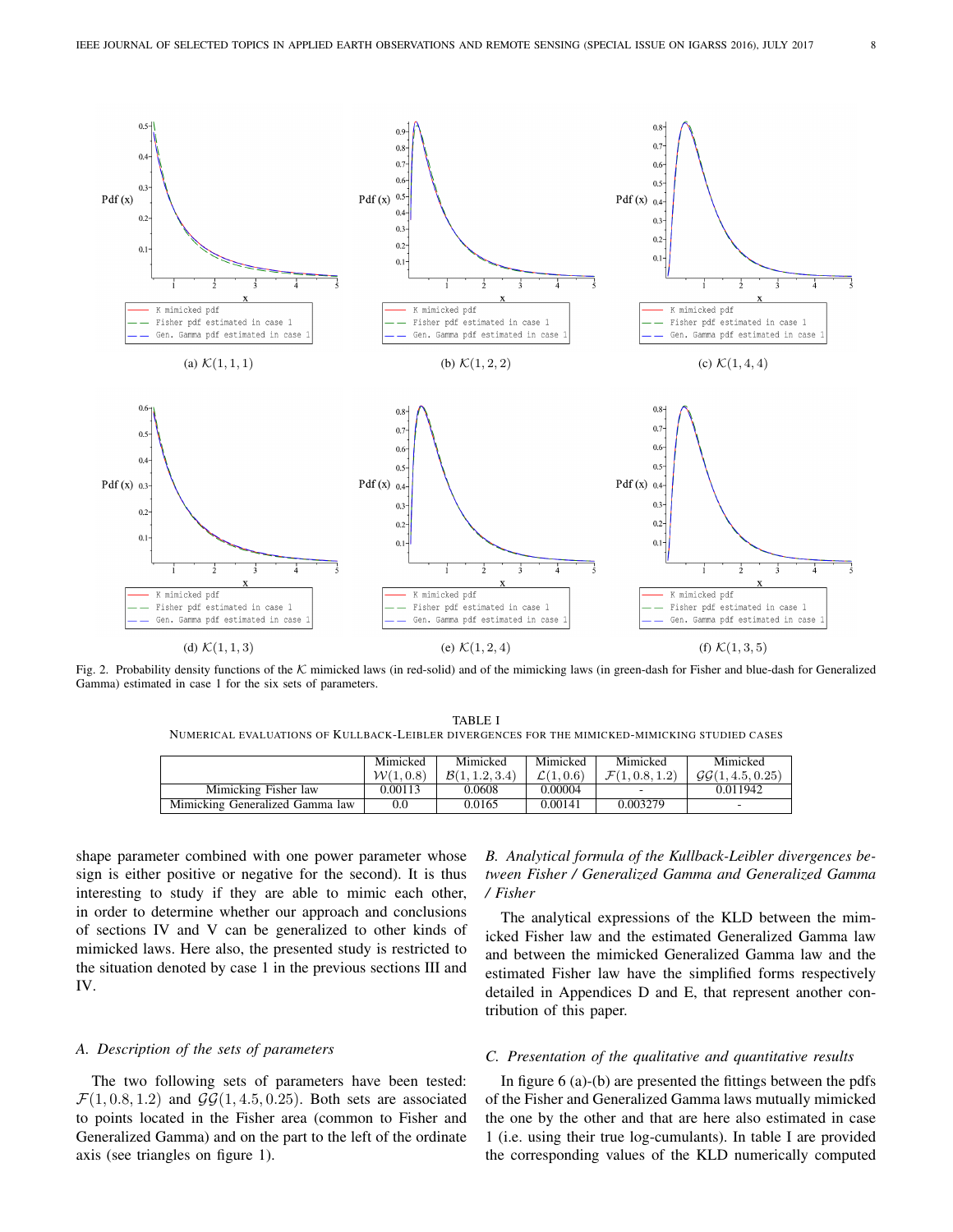

Fig. 3. Evolutions in function of sample sizes  $N_s$  of the means of the Kullback-Leibler divergences computed between the K mimicked laws and the mimicking laws (in green-dash for Fisher and blue-dash for Generalized Gamma) estimated in case 2 for the six sets of parameters. The constant values of the Kullback-Leibler divergences computed between the  $K$  mimicked laws and the mimicking laws (in green-solid for Fisher and blue-solid for Generalized Gamma) estimated in case 1 are superimposed on the same graphs.

between the Fisher mimicked law and the Generalized Gamma mimicking law for the first example and between the Generalized Gamma mimicked law and the Fisher mimicking law for the second example.

#### *D. Observations and discussion*

We can appreciate on figures 6 (a) and (b), that, for both examples, the mimicking law fits visually very well the reference mimicked law. Besides, despite that the KLD values obtained on table I for these two examples can not be directly compared, neither between them (since the used KLD are not symmetric), nor with the KLD obtained in sections IV and V (since the mimicked reference laws are not of the same kind), we can notice nevertheless that their relative order of magnitude is coarsely similar (about a factor four). We can thus conclude that, for the considered illustrative studied cases, Fisher and Generalized Gamma distributions are sufficiently flexible to correctly mimick each other. By comparison to other laws, both distributions are thus at the same time flexible, generic (covering a large area in the log-cumulant diagram) and usable in a realistic way (only three parameters that need to be estimated in practice).

## VII. RECOMMENDATIONS AND APPLICATION TO THREE REAL SAR SUBSCENES

In this section, we propose to first discuss general theoretical and practical aspects that should be taken into account when using a probability density function for real SAR data modeling. Then, we apply such recommendations on three applicative examples, to simultaneously: (i) show the very good potential of both Fisher and Generalized Gamma distributions for high-resolution data modeling; (ii) underline also the importance of cautiously choosing when possible the best suitable modeling law and when available the more appropriate samples for the given log-cumulant based estimation method; (iii) and discuss the limits of the proposed approach due to numerical difficulties.

#### *A. Pragmatical recommendations*

We propose here to draw up pragmatical recommendations about the preferential use of a distribution in particular, even when using a flexible law for intensity data modeling. Three points are highlighted: (1) As said before, the use of MLC for parameter estimation should be verified, given the location in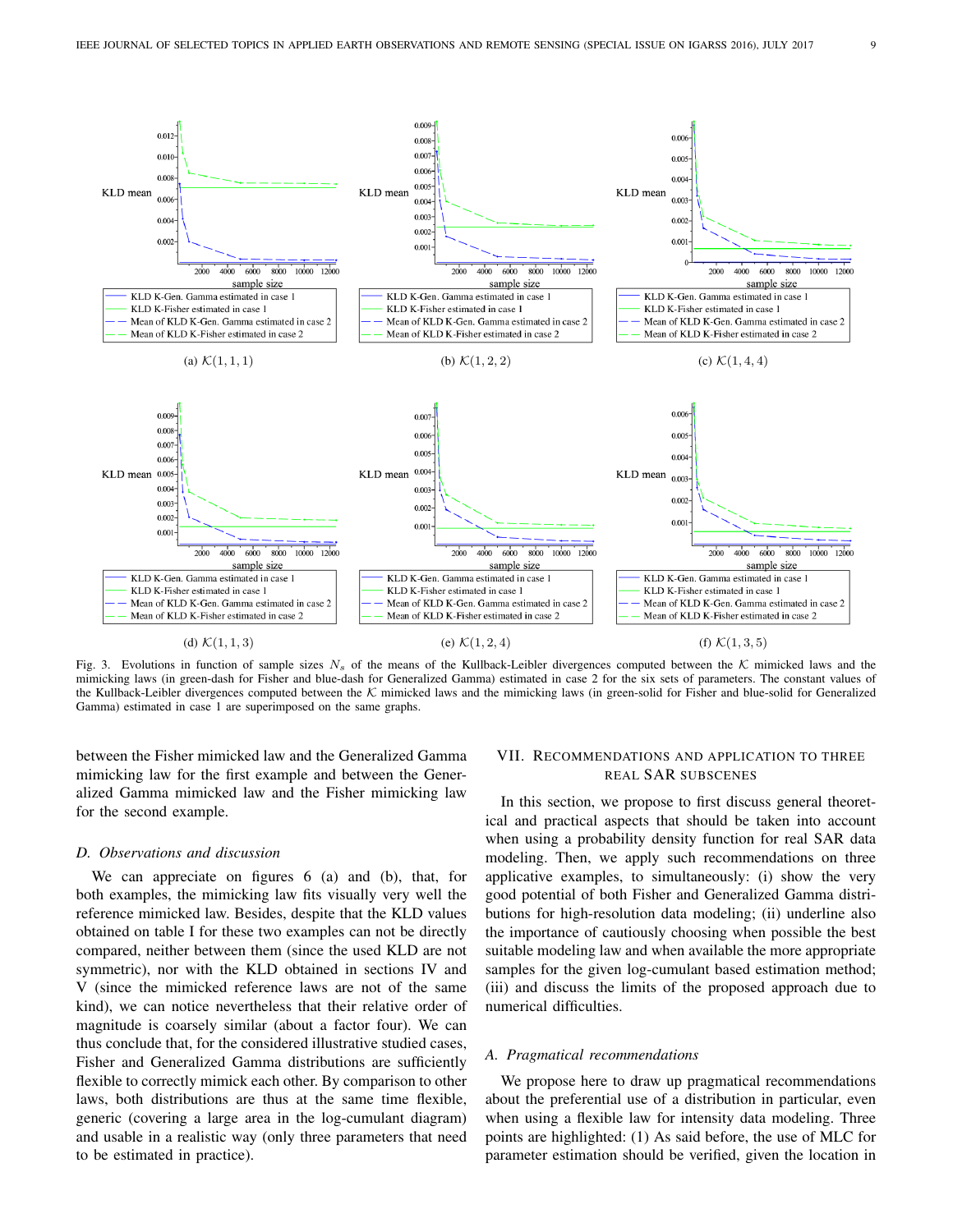

Fig. 4. Evolutions in function of sample sizes  $N_s$  of the variances of the Kullback-Leibler divergences computed between the K mimicked laws and the mimicking laws (in green-dash for Fisher and blue-dash for Generalized Gamma) estimated in case 2 for the six sets of parameters.



Fig. 5. Probability density functions of the Weibull (on the left), Beta (middle) and log-normal (on the right) mimicked laws and of the mimicking laws (in green-dash for Fisher and blue-dash for Generalized Gamma).

the log-cumulant diagram of the empirically estimated point  $(\widehat{\kappa}_2, \widehat{\kappa}_3)$  (ususally using a local sliding window):

- for Generalized Gamma parameter estimation, equation (13) has to be checked (see [19], [28], [29] for practical cases);
- for Fisher parameter estimation, equation (11) has to be checked (see [2] for practical cases).

Moreover, the global location of the cloud of points if many estimations are computed can be used to help the decision about the best suitable law. Indeed, if the cloud sprawl is significantly going below the Gamma and/or Inverse of Gamma curves (but is staying above the curves designating the Generalized Gamma limits), the Generalized Gamma distribution seems more suitable than Fisher for modeling purpose, given its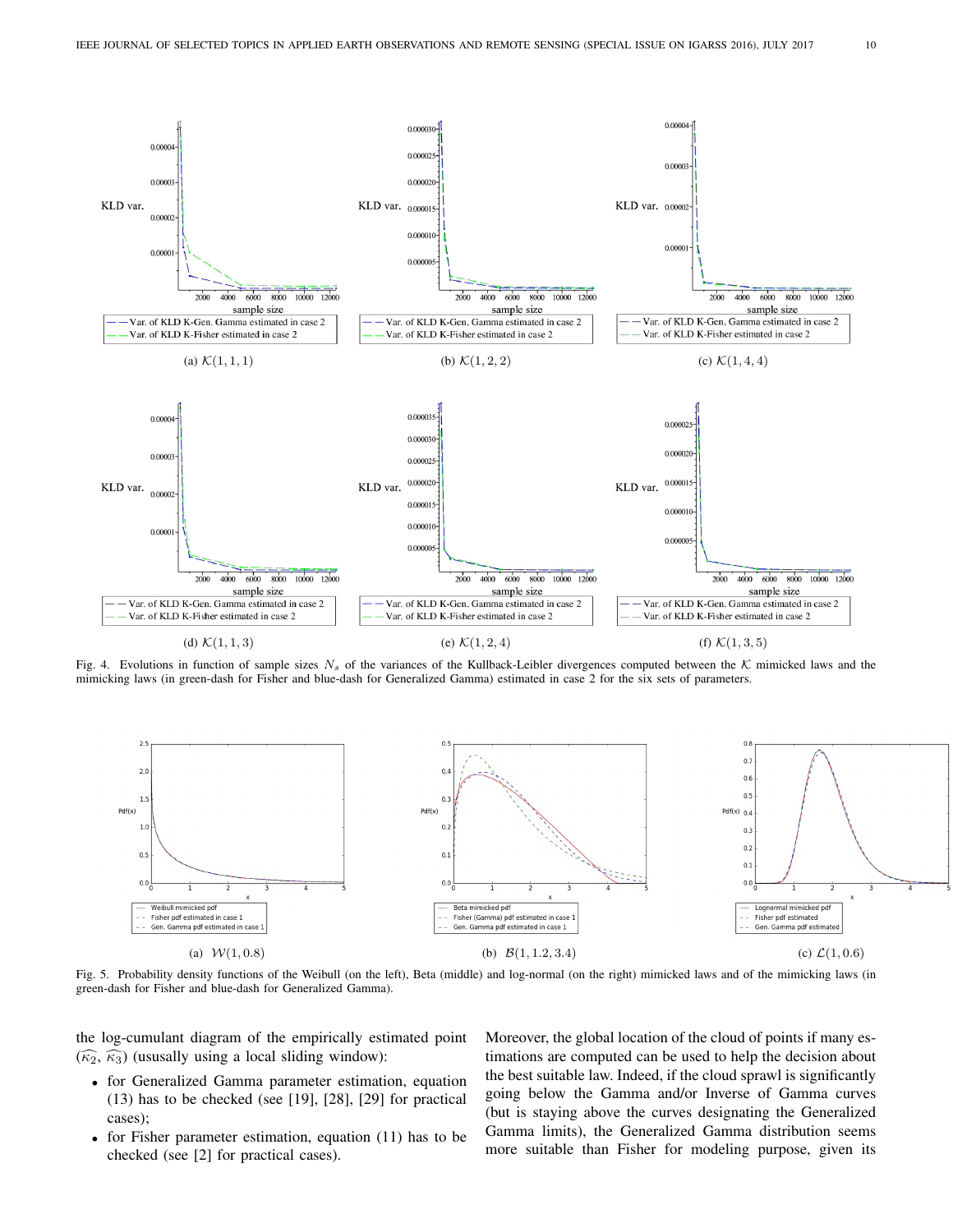

Fig. 6. Probability density functions of the mimicked laws (respectively Fisher and Generalized Gamma in red-solid) and of the mimicking laws (respectively Generalized Gamma in blue-dash and Fisher in green-dash) estimated in case 1 for both sets of parameters.





Fig. 7. (a) Upper part left: Sentinel sub-scene CESA (decametric resolution) acquired on Marseilles city -urban area- (acquisition date: 2014-11-08, VV polarization, descending pass, incidence angle 39.19◦, coordinates latitude  $43°17'17''$ N and longitude  $5°22'47''E$ ) - (b) Upper part right: Dispersion in the log-cumulant diagram of the  $(\kappa_2, \kappa_3)$  points, empirically estimated from samples. Each red point has been estimated with a 32 by 32 pixels window size. The black point has been estimated using the whole image of size 1024 by 1024 pixels. - (c) Lower part: Probability density functions of the estimated modeling laws (Generalized Gamma in blue-dash and Fisher in green-dash) superimposed on the histogram of intensity data for the whole image.

larger domain of existence.

(2) Similarly, intrinsic limits of distributions have also to be considered: for instance, Generalized Gamma is theoretically not defined on the ordinate axis ( $\eta_{GG}$  sign changing when crossing it), so it should be checked that the selected  $(\widehat{\kappa_2}, \widehat{\kappa_3})$ point used for pdf parameter retrieval is not situated either along this axis or too close to it. The global location of the cloud of points can be here also used to help the law choice in a complementary way. In particular, if the cloud sprawl

Fig. 8. (a) Upper part left: Sentinel sub-scene CESA (decametric resolution) acquired on Camargue area -vegetation area- (South of France) (acquisition date: 2014-11-08, VV polarization, descending pass, incidence angle 43.83◦, coordinates latitude N43°28'32" and longitude  $4°42'31''E$ ) - (b) Upper part right: Dispersion in the log-cumulant diagram of the  $(\kappa_2, \kappa_3)$  points, empirically estimated from samples. Each red point has been estimated with a 32 by 32 pixels window size. The black point has been estimated using the whole image of size 1024 by 1024 pixels. - (c) Lower part: Probability density functions of the estimated modeling laws (Generalized Gamma in blue-dash and Fisher in green-dash) superimposed on the histogram of intensity data for the whole image.

is significantly crossing the ordinate axis and is presenting numerous points very close to it, the Fisher distribution seems in this case more suitable than Generalized Gamma, given the discontinuity of this last one.

(3) Eventually, numerical instabilities that can occur during Polygamma inversion involved in parameter estimation process or numerical precision limits that can be reached when evaluating huge quantities (in particular  $\Gamma(x)$  for large x values)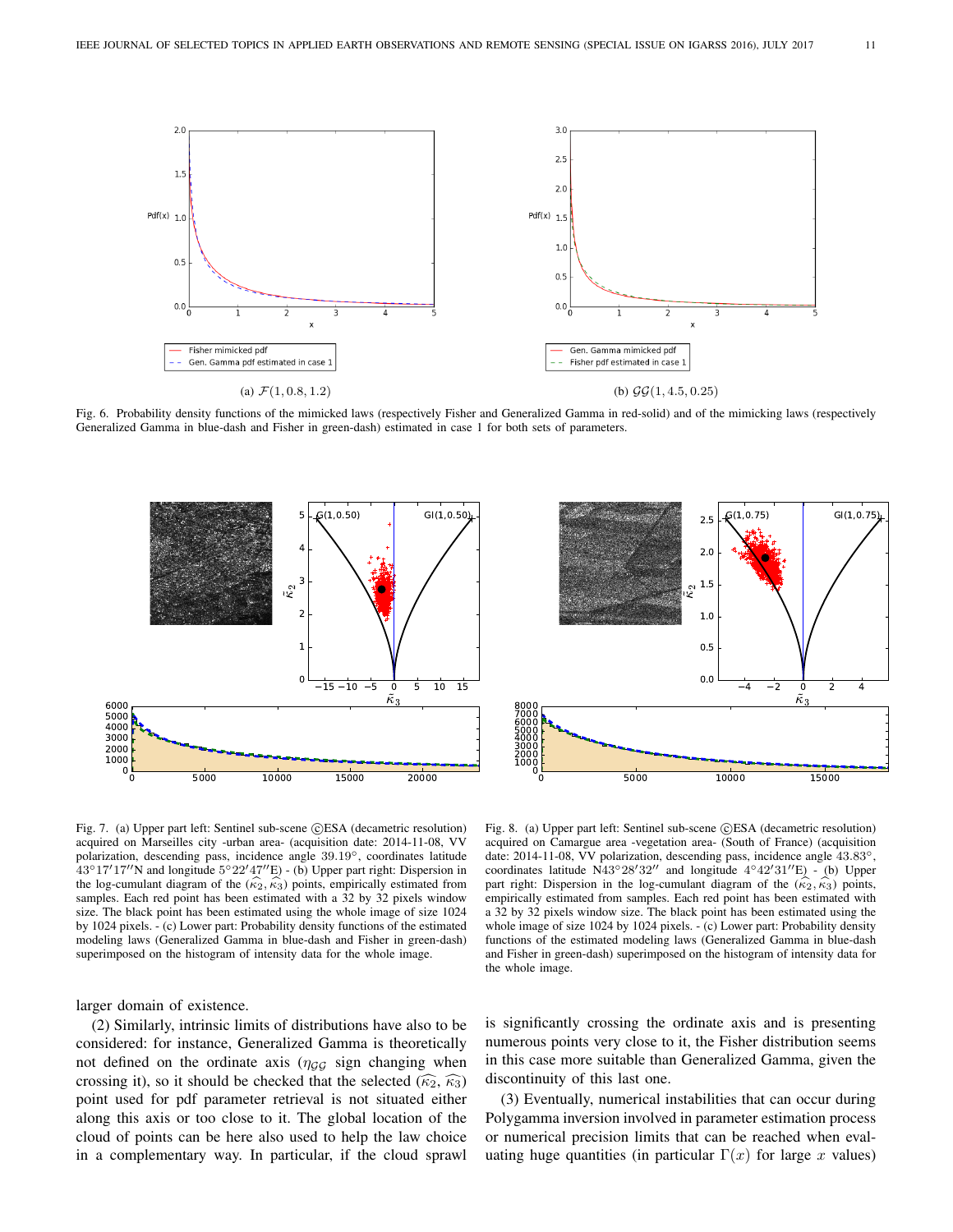

Fig. 9. (a) Upper part left: TerraSAR-X sub-scene ©DLR e. V. (2008), Distribution AIRBUS DS/Infoterra GmbH (metric resolution, SpotLight mode, area: India, Port of Visakhapatnam, acquisition date 2008-10-12, polarization VV, ascending pass, incidence angle 41°98, coordinates latitude 27°24′00"N, and longitude 91°50′31″E) - (b) Upper part right: Dispersion in the log-<br>cumulant diagram of the  $(\widehat{\kappa_2}, \widehat{\kappa_3})$  points, empirically estimated from samples. cumulant diagram of the  $(k_2, k_3)$  points, empirically estimated from samples.<br>Each red point has been estimated with a 32 by 32 pixels window size. The black point has been estimated using the whole image of size 1024 by 1024 pixels. - (c) Lower part: Probability density functions of the estimated modeling laws (Generalized Gamma in blue-dash and Fisher in green-dash) superimposed on the histogram of intensity data for the whole image.

should be kept in mind in some critical areas:

- around the ordinate axis, where  $L_{GG}$  tends towards the Infinite and  $\eta_{GG}$  tends towards zero;
- and around the Gamma and Inverse of Gamma curves, where  $M_F$  tends towards the Infinite.

Indeed, when some parameters are tending toward extreme values, algorithm speed often significantly decreases (because of a clearly larger number of iterations required before convergence) and sometimes the estimation can even fail (because of numerical divergence or impossibility to provide a correct numerical evaluation). Thus, selecting suitable laws in such critical cases is an aspect that should not be neglected to prevent from important errors.

Let us finally underline that, when the computation time has to be very short, an interesting alternative is the use, when it is possible, of closed-form estimators, as the one proposed in [19] for the Generalized Gamma law and based on secondkind cumulants, for which a second-order approximation of the Polygamma function allows to avoid iterative process.

#### *B. Application on real SAR data*

Even if a complete empirical study on real SAR data is beyond the scope of this paper, we propose here to illustrate on two applicative examples (see figures 7 and 9) the potential of Fisher and Generalized Gamma laws for intensity data modeling and also to analyze in details on these examples the aspects introduced in previous section VII-A.

Figures 7, 8 and 9 present three real SAR examples respectively acquired with Sentinel sensor (decametric resolution) urban and vegetated areas- and with Terrasar-X sensor (metric resolution). The heterogeneity level appears more important on third sub-scene than on the first and second one, in particular because of the presence of bright targets whose visibility becomes possible in high-resolution data (leading to rougher speckle and heavy tailed distributions), while isolating such targets remains impossible with lower resolution (making SAR extract to appear less heterogeneous).

Such different behaviors are depicted by the location in the log-cumulant diagram of the corresponding  $(\widehat{\kappa_2}, \widehat{\kappa_3})$  point clouds. In the first case, the cloud is mainly located above the Gamma curve in the Fisher area (common to Fisher and Generalized Gamma) and only on the part to the left of the ordinate axis. In the second case for vegetation area, the point cloud is centered near the Gamma curve corresponding to homogeneous regions. In the opposite, in the third case, the cloud of points extends everywhere above the Gamma and Inverse of Gamma curves and is largely crossing the ordinate axis. Thus, a first fast analysis, based on the global cloud point location, would orientate us to preferentially use a Fisher law for modeling the third subscene, and indifferently a Fisher law or a Generalized Gamma law for modeling the first and second one, to prevent from any estimation difficulties, as previously explained.

As can be seen on the figures 7 and 8 with the positionning of the points, log-normal and Beta distributions are not adapted for the SAR Sentinel data. For the TerraSAR-X data with higher resolution on figure 9, some points could be explained with a log-normal distribution. As already discussed, in this case, the Fisher pdf is able to mimick efficiently the log-normal pdf.

By considering for the three cases the black  $(\widehat{\kappa_2}, \widehat{\kappa_3})$ point, the parameters of the modeling Fisher and Generalized Gamma laws can be successfully retrieved based on the logcumulant method. The obtained estimated distributions have been superimposed on the histograms in intensity for the three sub-scenes. A very good data fitting is observed on the results for the three examples with both laws, which shows their high flexibility.

Nevertheless, despite this noteworthy modeling ability, let us point out some correlated limits of the approach in order to raise awareness of the reader to difficulties that can be encountered for some practical cases. The third example illustrates particularly well the general recommendations discussed in section VII-A, as follows:

• First, we remind that Generalized Gamma parameter estimation has been done using the black  $(\widehat{\kappa_2}, \widehat{\kappa_3})$  point. For this example, this point is not located "too" close to the ordinate axis, where Generalized Gamma is theoretically no defined. Thus the selection of such a point allows us to perform here the inversion successfully. The obtained estimated values of  $L_{GG}$  (tending towards the Infinite) and  $\eta_{GG}$  (tending towards zero) are respectively equal to 88.95 and -0.06. However, the inversion could have failed with another point located closer to the ordinate axis (like it is the case for many of the empirical points belonging to the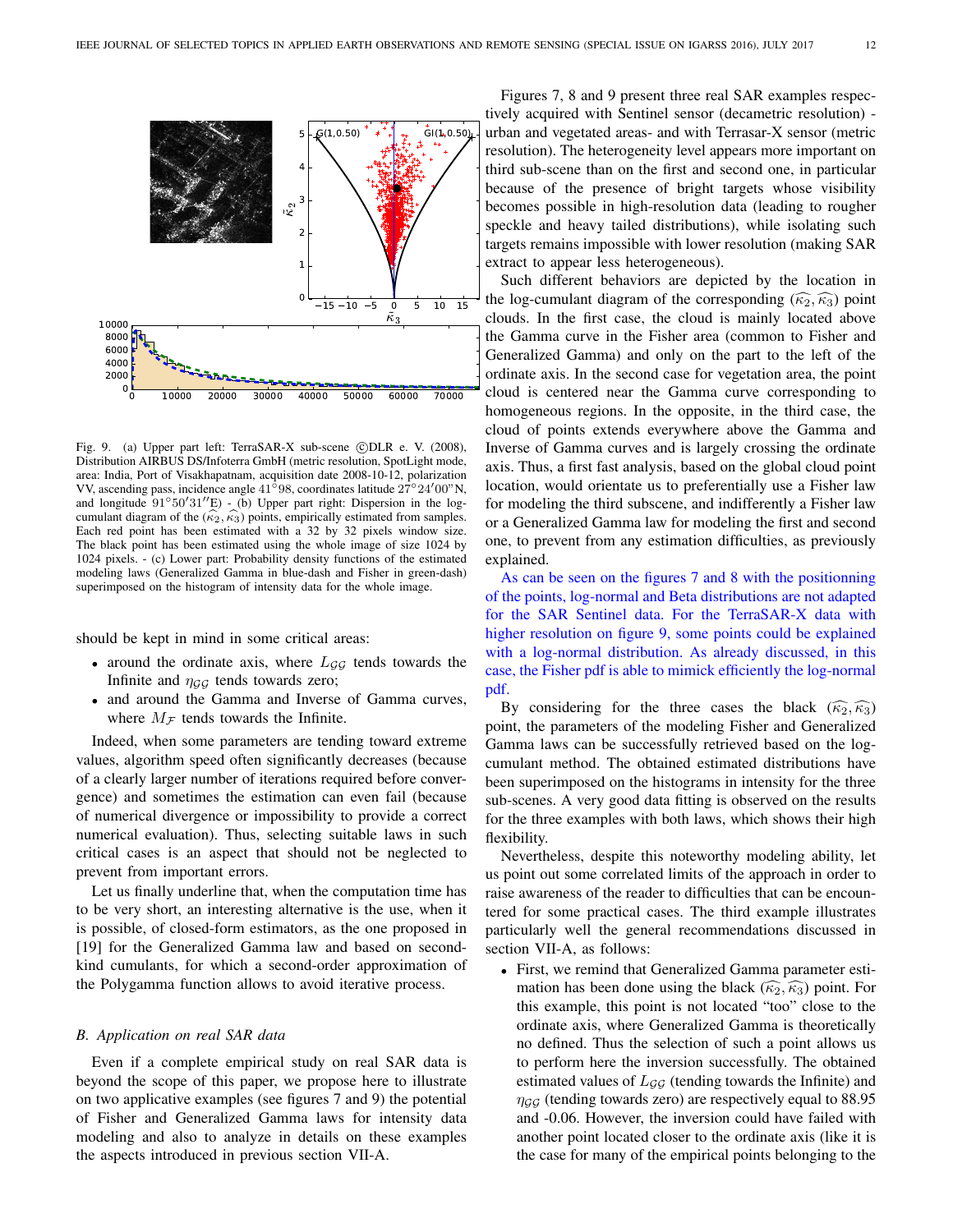=

cloud on this example). We have thus to attentively retain an appropriate point and, if it is not possible, to select another more suitable modeling law (here the Fisher law) to try to handle such configurations.

• Second, given the huge numerical values involved in the inversion process for such sensitive situations (considering in particular large  $L_{GG}$  values and the corresponding computations of  $\Gamma(L_{GG})$ ), it is important to notice that the reached numerical precision will depend on the languages and softwares used for parameter estimation, and might be an imprecision factor. For instance, employing double precision C language will allow us to precisely deal only with cases where  $L_{GG}$  is strictly inferior to 20. Here, where the estimated value of  $L_{GG}$  is equal to 88.95, parameter retrieval has been done using Python routines with mpmath library [36].

## VIII. CONCLUSION AND FUTURE WORK

In this paper, we have compared the ability of two generic distributions, the Fisher distribution and the Generalized Gamma distribution, to correctly imitate a reference one, chosen as the  $K$  law or other SAR usual laws. While the flexibility of the Fisher law relies on its two shape parameters, the Generalized Gamma law benefits especially from its power parameter: this offers to both of them an important mimicking potential, as visually confirmed by the good adequations observed on multiple examples. The proposed study for  $K$ law mimicking, based on the computation of Kullback-Leibler divergences, has quantitatively demonstrated that the Generalized Gamma law is slightly better than the Fisher law in precision for the six studied sets of parameters and for all sample sizes, while the predominance in robustess depends on the considered set of parameters and on the sample size, (such conclusions being valid only from a restricted point of view). It has thus appeared as slightly preferable to use the more powerful Generalized Gamma law instead of the Fisher law, for  $K$  mimicking purpose, when it was possible. The proposed study for other usual SAR laws mimicking has shown complementarities between both laws but again with a higher genericity of Generalized Gamma pdf. The recommendation and application section, based on theoretical and practical considerations applied to real SAR data, has also allowed to highlight critical situations, where even generic distributions can present some fitting limitations and where the use of given suitable modeling laws and appropriate and ingenious parameter estimation methods is very important. On the one hand, the very good potential of both Fisher and Generalized Gamma distributions for intensity data modeling has been proved on three various illustrative SAR subscenes. On the other hand, it has been shown, that independently on their intrinsic capacities, in some sensitive cases, we can be led to use preferentially a given modeling law for some practical aspects. This includes especially numerical precision limitations (in particular, it has appeared that Fisher could be more suitable than Generalized Gamma, in some cases where the  $(\widehat{\kappa_2}, \widehat{\kappa_3})$  point used for parameter estimation is too close to the ordinate axis).

In future work, an experimental study on HR or VHR real SAR images is essential to consolidate our conclusions about Fisher and Generalized Gamma modeling power.

## APPENDIX A KULLBACK-LEIBLER DIVERGENCE BETWEEN A REFERENCE LAW AND THE FISHER LAW

According to equation (15), the KLD divergence between a reference law and the Fisher law is given below, where  $\mathcal{R}_{pdf}$ is the reference pdf.

$$
KLD(\mathcal{R}_{pdf}, \mathcal{F}_{pdf}) = \int_{0}^{\infty} \mathcal{R}_{pdf}(x) \ln \left( \frac{\mathcal{R}_{pdf}(x)}{\mathcal{F}_{pdf}(x)} \right) dx
$$

$$
= \int_{0}^{\infty} \mathcal{R}_{pdf}(x) \ln (\mathcal{R}_{pdf}(x)) dx - \int_{0}^{\infty} \mathcal{R}_{pdf}(x) \ln (\mathcal{F}_{pdf}(x)) dx.
$$

Using equation 1), the term  $TF_2$  can be written as:

$$
TF_2 = \underbrace{\ln\left(\frac{L_{\mathcal{F}}}{M_{\mathcal{F}}\mu_{\mathcal{F}}}\frac{\Gamma(L_{\mathcal{F}}+M_{\mathcal{F}})}{\Gamma(L_{\mathcal{F}})\Gamma(M_{\mathcal{F}})}\right)}_{B_{\mathcal{R}/\mathcal{F}}} + \underbrace{\int_{0}^{\infty} \mathcal{R}_{pdf}(x) \ln\left(\left(\frac{L_{\mathcal{F}}x}{M_{\mathcal{F}}\mu_{\mathcal{F}}}\right)^{L_{\mathcal{F}}-1}\right) dx}_{TF_3} + \underbrace{\int_{0}^{\infty} \mathcal{R}_{pdf}(x) \ln\left(\frac{1}{\left(1+\frac{L_{\mathcal{F}}x}{M_{\mathcal{F}}\mu_{\mathcal{F}}}\right)^{L_{\mathcal{F}}+M_{\mathcal{F}}}}_{TF_4}\right) dx}_{TF_4}.
$$

By developping and simplifying the terms  $TF_3$  and  $TF_4$ , we obtain that:

$$
TF_3 = (L_{\mathcal{F}} - 1) \int_{0}^{\infty} \mathcal{R}_{pdf}(x) \ln\left(\frac{L_{\mathcal{F}}x}{M_{\mathcal{F}}\mu_{\mathcal{F}}}\right) dx
$$
  
\n
$$
= (L_{\mathcal{F}} - 1)
$$
  
\n
$$
\ln\left(\frac{L_{\mathcal{F}}}{M_{\mathcal{F}}\mu_{\mathcal{F}}}\right) + \int_{0}^{\infty} \mathcal{R}_{pdf}(x) \ln(x) dx
$$
  
\n
$$
= \underbrace{(L_{\mathcal{F}} - 1) \left(\ln\left(\frac{L_{\mathcal{F}}}{M_{\mathcal{F}}\mu_{\mathcal{F}}}\right) + \widetilde{\kappa}_{1} \kappa_{pdf}\right)}_{C_{\mathcal{R}/\mathcal{F}}}
$$

where  $\widetilde{\kappa}_{1\mathcal{R}_{pdf}}$  is the first log-cumulant of the reference law, and

$$
TF_4 = -(L_{\mathcal{F}} + M_{\mathcal{F}}) \int_{0}^{\infty} \mathcal{R}_{pdf}(x) \ln\left(1 + \frac{L_{\mathcal{F}}x}{M_{\mathcal{F}}\mu_{\mathcal{F}}}\right) dx.
$$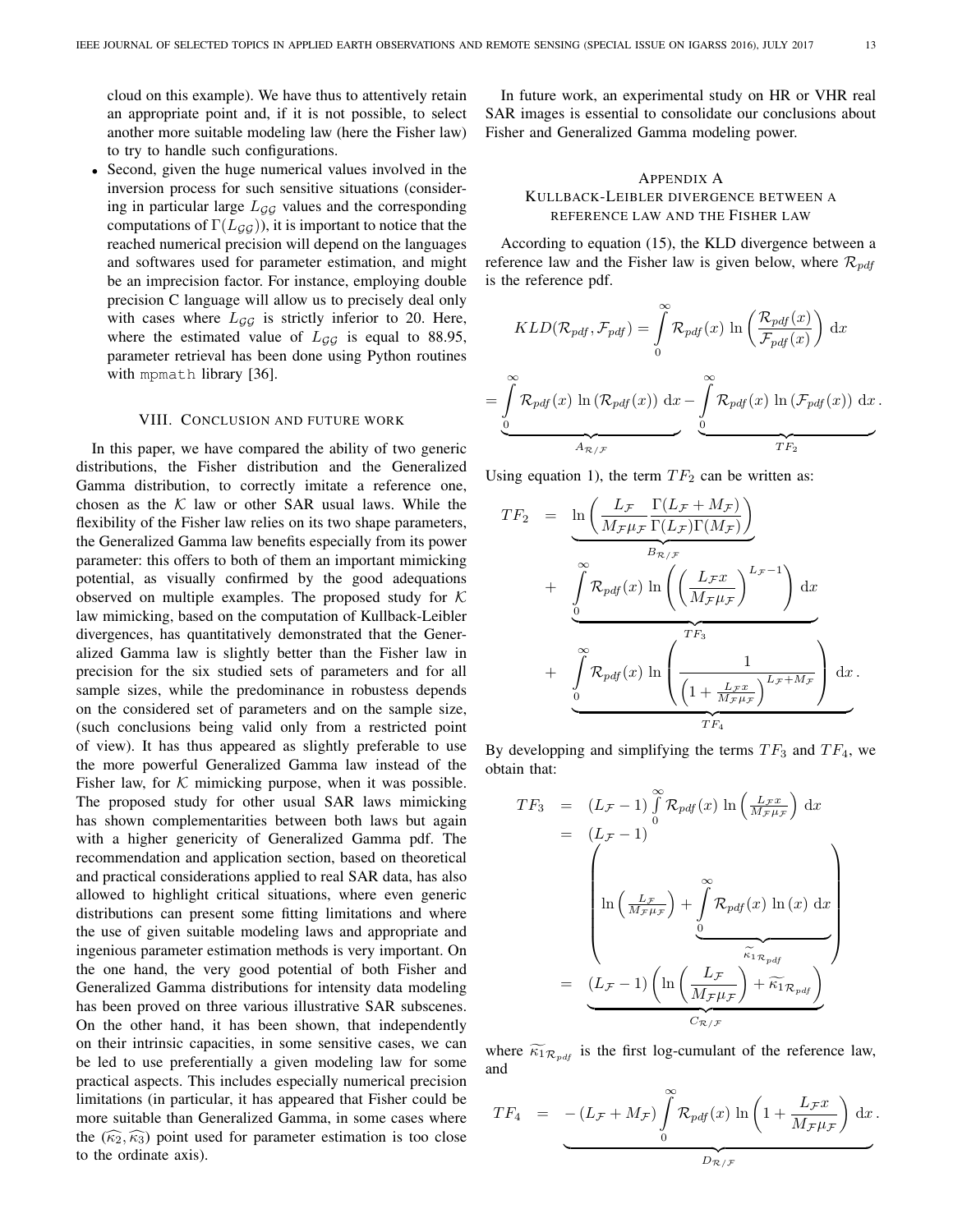In summary, the KLD divergence using the Fisher distribution is defined by:

$$
KLD(\mathcal{R}_{pdf}, \mathcal{F}_{pdf}) = A_{\mathcal{R}/\mathcal{F}} - (B_{\mathcal{R}/\mathcal{F}} + C_{\mathcal{R}/\mathcal{F}} + D_{\mathcal{R}/\mathcal{F}}).
$$

## APPENDIX B KULLBACK-LEIBLER DIVERGENCE BETWEEN A REFERENCE LAW AND THE GENERALIZED GAMMA LAW

According to equation (15), the KLD divergence between a reference law and the Generalized Gamma law is given below, where  $\mathcal{R}_{pdf}$  is the reference pdf.

$$
KLD(\mathcal{R}_{pdf}, \mathcal{GG}_{pdf}) = \int_{0}^{\infty} \mathcal{R}_{pdf}(x) \ln \left( \frac{\mathcal{R}_{pdf}(x)}{\mathcal{GG}_{pdf}(x)} \right) dx
$$

$$
= \int_{0}^{\infty} \mathcal{R}_{pdf}(x) \ln (\mathcal{R}_{pdf}(x)) dx - \int_{0}^{\infty} \mathcal{R}_{pdf}(x) \ln (\mathcal{GG}_{pdf}(x)) dx
$$

Using equation 3), the term  $TGG_2$  can be written as:

$$
TGG_2 = \ln\left(\frac{|\eta_{GG}|}{\mu_{GG}} \frac{L_{GG}^{(\frac{1}{\eta_{GG}})}}{\Gamma(L_{GG})}\right)
$$
  
+ 
$$
\int_{0}^{\infty} \mathcal{R}_{pdf}(x) \ln\left(\left(\frac{L_{GG}^{(\frac{1}{\eta_{GG}})}x}{\mu_{GG}}\right)^{(\eta_{GG}L_{GG}-1)}\right) dx
$$
  
+ 
$$
\int_{0}^{\infty} \mathcal{R}_{pdf}(x) \ln\left(e^{-\left(\frac{L_{GG}^{(\frac{1}{\eta_{GG}})}x}{\mu_{GG}}\right)^{\eta_{GG}}}\right)^{\eta_{GG}}
$$
  
+ 
$$
\int_{0}^{\infty} \mathcal{R}_{pdf}(x) \ln\left(e^{-\left(\frac{L_{GG}^{(\frac{1}{\eta_{GG}})}x}{\mu_{GG}}\right)^{\eta_{GG}}}\right) dx.
$$

By developping and simplifying the terms  $TGG_3$  and  $TGG_4$ , we obtain that:

$$
TGG_3 = (\eta_{GG} L_{GG} - 1) \int_0^{\infty} \mathcal{R}_{pdf}(x) \ln \left( \frac{L_{GG}^{(\frac{1}{\eta_{GG}})} x}{\mu_{GG}} \right) dx
$$
  
\n
$$
= (\eta_{GG} L_{GG} - 1)
$$
  
\n
$$
\ln \left( \frac{L_{GG}^{(\frac{1}{\eta_{GG}})}}{\mu_{GG}} \right) + \int_0^{\infty} \mathcal{R}_{pdf}(x) \ln (x) dx
$$
  
\n
$$
= (\eta_{GG} L_{GG} - 1) \left( \ln \left( \frac{L_{GG}^{(\frac{1}{\eta_{GG}})}}{\mu_{GG}} \right) + \widetilde{\kappa}_{1} \kappa_{pdf} \right)
$$
  
\n
$$
= C_{\mathcal{R}/gg}
$$

where  $\widetilde{\kappa}_{1\mathcal{R}_{pdf}}$  is the first log-cumulant of the reference law, and

$$
TGG_4 = -\frac{L_{GG}}{\underbrace{\mu_{GG}}_{\mu_{GG}} \int_{0}^{\infty} \mathcal{R}_{pdf}(x) x^{\eta_{GG}} dx}_{D_{\mathcal{R}/GG}}.
$$

where the term  $\int_0^\infty$  $\int_{0}^{\infty} \mathcal{R}_{pdf}(x) x^{\eta_{GG}} dx$  corresponds to the classical moment of order  $\eta_{GG}$  of the reference law.

In summary, the KLD divergence using the Generalized Gamma distribution is defined by:

$$
KLD(\mathcal{R}_{pdf},\mathcal{GG}_{pdf}) = A_{\mathcal{R}/\mathcal{GG}} + (B_{\mathcal{R}/\mathcal{GG}} + C_{\mathcal{R}/\mathcal{GG}} + D_{\mathcal{R}/\mathcal{GG}}).
$$

# APPENDIX C PROOFS OF EQUATIONS (16), (17) AND (18)

In this section, the reference law, denoted by  $\mathcal{R}_{pdf}$  in appendices A and B, is replaced by the  $K$  law.

The KLD divergences between the  $K$  law and the Fisher or Generalized Gamma law are thus defined by:

$$
KLD(K_{pdf}, \mathcal{F}_{pdf}) = A_{\mathcal{K}/\mathcal{F}}- (B_{\mathcal{K}/\mathcal{F}} + C_{\mathcal{K}/\mathcal{F}} + D_{\mathcal{K}/\mathcal{F}})KLD(K_{pdf}, \mathcal{GG}_{pdf}) = A_{\mathcal{K}/\mathcal{GG}}- (B_{\mathcal{K}/\mathcal{GG}} + C_{\mathcal{K}/\mathcal{GG}} + D_{\mathcal{K}/\mathcal{GG}})
$$

with

$$
A_{\mathcal{K}/\mathcal{F}} = \int_{0}^{\infty} \mathcal{K}_{pdf}(x) \ln(\mathcal{K}_{pdf}(x)) dx
$$
  
\n
$$
B_{\mathcal{K}/\mathcal{F}} = \ln\left(\frac{L_{\mathcal{F}}}{M_{\mathcal{F}}\mu_{\mathcal{F}}}\frac{\Gamma(L_{\mathcal{F}}+M_{\mathcal{F}})}{\Gamma(L_{\mathcal{F}})\Gamma(M_{\mathcal{F}})}\right)
$$
  
\n
$$
C_{\mathcal{K}/\mathcal{F}} = (L_{\mathcal{F}}-1)\left(\ln\left(\frac{L_{\mathcal{F}}}{M_{\mathcal{F}}\mu_{\mathcal{F}}}\right)+\widetilde{\kappa}_{1\mathcal{K}_{pdf}}\right)
$$
  
\n
$$
D_{\mathcal{K}/\mathcal{F}} = -(L_{\mathcal{F}}+M_{\mathcal{F}})\int_{0}^{\infty} \mathcal{K}_{pdf}(x) \ln\left(1+\frac{L_{\mathcal{F}}x}{M_{\mathcal{F}}\mu_{\mathcal{F}}}\right) dx
$$

and

$$
A_{\mathcal{K}/\mathcal{GG}} = \int_{0}^{\infty} \mathcal{K}_{pdf}(x) \ln(\mathcal{K}_{pdf}(x)) dx
$$
  
\n
$$
B_{\mathcal{K}/\mathcal{GG}} = \ln\left(\frac{|\eta_{GG}|}{\mu_{GG}} \frac{L_{gg}^{(\frac{1}{\eta_{GG}})}}{\Gamma(L_{gg})}\right)
$$
  
\n
$$
C_{\mathcal{K}/\mathcal{GG}} = (\eta_{GG} L_{\mathcal{GG}} - 1) \left(\ln\left(\frac{L_{gg}^{(\frac{1}{\eta_{GG}})}}{\mu_{\mathcal{GG}}}\right) + \widetilde{\kappa_{1}}_{\mathcal{K}_{pdf}}\right)
$$
  
\n
$$
D_{\mathcal{K}/\mathcal{GG}} = -\frac{L_{\mathcal{GG}}}{\mu_{\mathcal{GG}} \sigma_{\mathcal{GG}}} \int_{0}^{\infty} \mathcal{K}_{pdf}(x) x^{\eta_{GG}} dx
$$

where  $\Gamma(x)$  is the Gamma function and  $\widetilde{\kappa}_{1\mathcal{K}_{pdf}}$  is the logcumulant of order 1 of the  $K$  law.  $\infty$ 

Moreover, in  $D_{K/GG}$ , the term  $\int_{0}^{\infty} K_{pdf}(x) x^{\eta_{GG}} dx$  corresponds to the classical moment of order  $\eta_{GG}$  of the K law and can be expressed as [10]:

$$
\int_{0}^{\infty} \mathcal{K}_{pdf}(x) x^{\eta_{GG}} dx
$$
\n
$$
= \mu_{\mathcal{K}}^{\eta_{GG}} \frac{\Gamma(L_{\mathcal{K}} + \eta_{GG})}{L_{\mathcal{K}}^{\eta_{GG}} \Gamma(L_{\mathcal{K}})} \frac{\Gamma(M_{\mathcal{K}} + \eta_{GG})}{M_{\mathcal{K}}^{\eta_{GG}} \Gamma(M_{\mathcal{K}})}
$$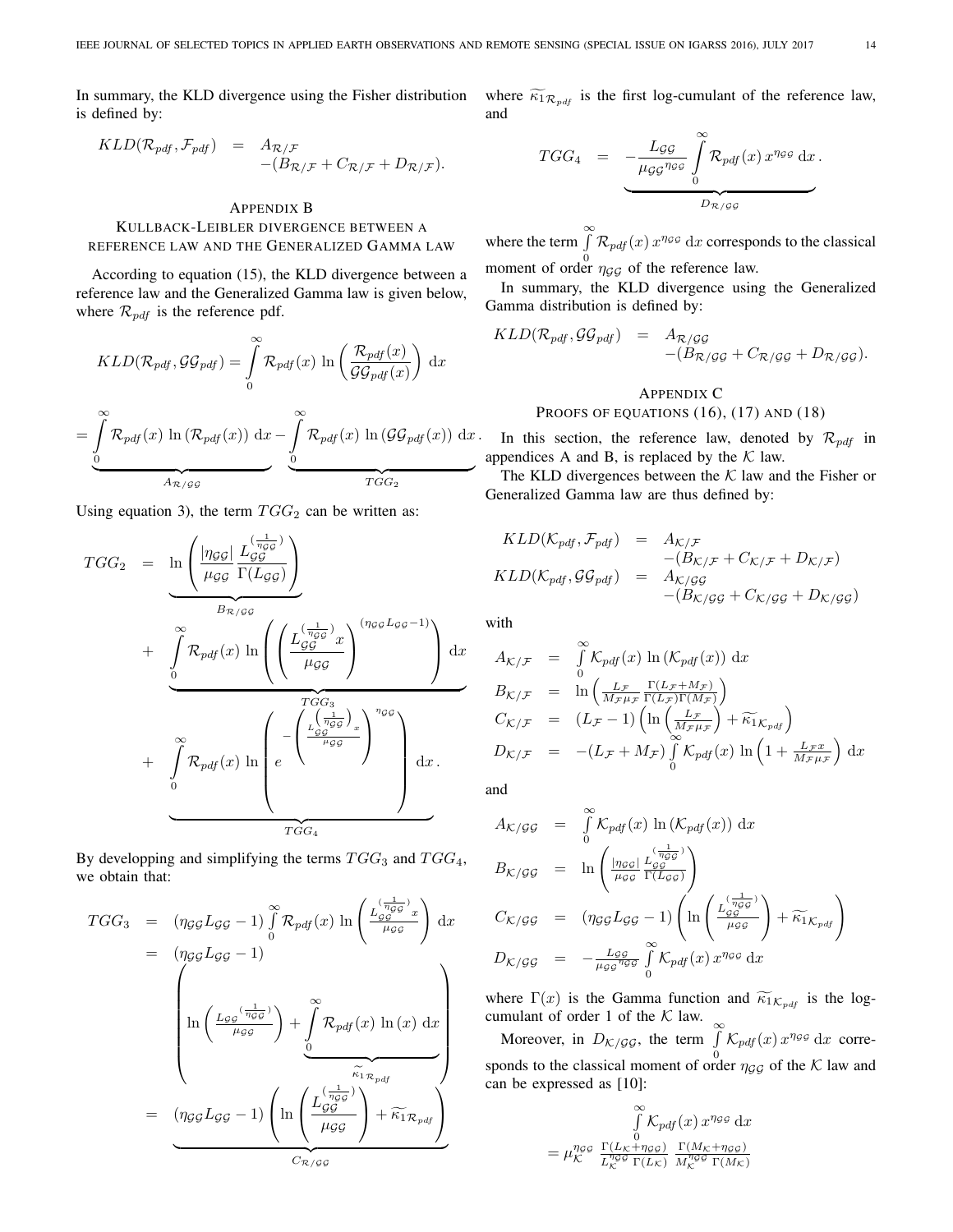Let us notice that the KLD divergences between the  $K_c$ caustic law and the Fisher or Generalized Gamma law can be directly deduced from equations (16), (17) and (18) by replacing  $K$  by  $K_c$ .

## APPENDIX D KLD DIVERGENCE BETWEEN THE FISHER LAW AND THE GENERALIZED GAMMA LAW

Using appendix B and considering the Fisher law as the reference law, we can deduce that:

$$
KLD(\mathcal{F}_{pdf}, \mathcal{GG}_{pdf}) = A_{\mathcal{F}/\mathcal{GG}} -(B_{\mathcal{F}/\mathcal{GG}} + C_{\mathcal{F}/\mathcal{GG}} + D_{\mathcal{F}/\mathcal{GG}})
$$

with

$$
A_{\mathcal{F}/\mathcal{G}\mathcal{G}} = \int_{0}^{\infty} \mathcal{F}_{pdf}(x) \ln(\mathcal{F}_{pdf}(x)) dx
$$
  
\n
$$
B_{\mathcal{F}/\mathcal{G}\mathcal{G}} = \ln \left( \frac{|\eta_{\mathcal{G}\mathcal{G}}|}{\mu_{\mathcal{G}\mathcal{G}}} \frac{L_{\mathcal{G}\mathcal{G}}^{(\frac{1}{\eta_{\mathcal{G}\mathcal{G}}})}}{\Gamma(L_{\mathcal{G}\mathcal{G}})} \right)
$$
  
\n
$$
C_{\mathcal{F}/\mathcal{G}\mathcal{G}} = (\eta_{\mathcal{G}\mathcal{G}} L_{\mathcal{G}\mathcal{G}} - 1) \left( \ln \left( \frac{L_{\mathcal{G}\mathcal{G}}^{(\frac{1}{\eta_{\mathcal{G}\mathcal{G}}})}}{\mu_{\mathcal{G}\mathcal{G}}} \right) + \widetilde{\kappa_{1}}_{\mathcal{F}_{pdf}} \right)
$$
  
\n
$$
D_{\mathcal{F}/\mathcal{G}\mathcal{G}} = -\frac{L_{\mathcal{G}\mathcal{G}}}{\mu_{\mathcal{G}\mathcal{G}} \pi_{\mathcal{G}\mathcal{G}}} \int_{0}^{\infty} \mathcal{F}_{pdf}(x) x^{\eta_{\mathcal{G}\mathcal{G}}} dx
$$

where  $\Gamma(x)$  is the Gamma function and  $\widetilde{\kappa}_{1,\mathcal{F}_{pdf}}$  is the log-

cumulant of order 1 of the Fisher law.<br>
Moreover, in  $D_{\mathcal{F}/GG}$ , the term  $\int_{0}^{\infty} \mathcal{F}_{pdf}(x) x^{\eta_{GG}} dx$  corresponds to the classical moment of order  $\eta_{GG}$  of the Fisher law and can be expressed as [10]:

$$
\int\limits_{0}^{\infty}\mathcal{F}_{pdf}(x)\,x^{\eta_{GG}}\,\mathrm{d}x
$$
\n
$$
=\mu_{\mathcal{F}}^{\eta_{GG}}\,\frac{\Gamma(L_{\mathcal{F}}+\eta_{GG})}{L_{\mathcal{F}}^{\eta_{GG}}\,\Gamma(L_{\mathcal{F}})}\,\frac{\Gamma(M_{\mathcal{F}}-\eta_{GG})}{M_{\mathcal{F}}^{-\eta_{GG}}\,\Gamma(M_{\mathcal{F}})}
$$

Besides, the first term  $A_{\mathcal{F}/\mathcal{G}\mathcal{G}}$  can be developed as:

$$
A_{\mathcal{F}/\mathcal{GG}} = \ln \left( \frac{L_{\mathcal{F}}}{M_{\mathcal{F}}\mu_{\mathcal{F}}} \frac{\Gamma(L_{\mathcal{F}} + M_{\mathcal{F}})}{\Gamma(L_{\mathcal{F}})\Gamma(M_{\mathcal{F}})} \right) + (L_{\mathcal{F}} - 1) \left( \ln \left( \frac{L_{\mathcal{F}}}{M_{\mathcal{F}}\mu_{\mathcal{F}}} \right) + \widetilde{\kappa}_{1} \mathcal{F}_{pdf} \right) - \int_{0}^{\infty} \mathcal{F}_{pdf}(x) \ln \left( 1 + \frac{L_{\mathcal{F}}x}{M_{\mathcal{F}}\mu_{\mathcal{F}}} \right)^{(L_{\mathcal{F}} + M_{\mathcal{F}})} dx
$$

Finally, using that (see [37], page 558, formula 14):

$$
\int_{0}^{\infty} \mathcal{F}_{pdf}(x) \log \left( 1 + \frac{L_{\mathcal{F}} x}{M_{\mathcal{F}} \mu_{\mathcal{F}}} \right)^{L_{\mathcal{F}} + M_{\mathcal{F}}} dx
$$

$$
= (L_{\mathcal{F}} + M_{\mathcal{F}}) \left( \Psi(L_{\mathcal{F}} + M_{\mathcal{F}}) - \Psi(M_{\mathcal{F}}) \right)
$$

we can finally deduce that, after simplifications:

$$
A_{\mathcal{F}/\mathcal{G}\mathcal{G}} = \log\left(\frac{L_{\mathcal{F}}}{M_{\mathcal{F}}\mu_{\mathcal{F}}}\right) + \log\left(\frac{\Gamma(L_{\mathcal{F}}+M_{\mathcal{F}})}{\Gamma(L_{\mathcal{F}})\Gamma(M_{\mathcal{F}})}\right) + (L_{\mathcal{F}} - 1)\Psi(L_{\mathcal{F}}) + (M_{\mathcal{F}} + 1)\Psi(M_{\mathcal{F}}) - (L_{\mathcal{F}} + M_{\mathcal{F}})\Psi(L_{\mathcal{F}} + M_{\mathcal{F}})
$$

## APPENDIX E

## KLD DIVERGENCE BETWEEN THE GENERALIZED GAMMA LAW AND THE FISHER LAW

Using appendice A and considering the Generalized Gamma law as the reference law, we can deduce that:

$$
KLD(\mathcal{GG}_{pdf}, \mathcal{F}_{pdf}) = A_{\mathcal{GG}/\mathcal{F}} - (B_{\mathcal{GG}/\mathcal{F}} + C_{\mathcal{GG}/\mathcal{F}} + D_{\mathcal{GG}/\mathcal{F}})
$$

with

$$
A_{\mathcal{G}\mathcal{G}/\mathcal{F}} = \int_{0}^{\infty} \mathcal{G}\mathcal{G}_{\mathit{pdf}}(x) \ln(\mathcal{G}\mathcal{G}_{\mathit{pdf}}(x)) dx
$$
  
\n
$$
B_{\mathcal{G}\mathcal{G}/\mathcal{F}} = \ln\left(\frac{L_{\mathcal{F}}}{M_{\mathcal{F}}\mu_{\mathcal{F}}}\frac{\Gamma(L_{\mathcal{F}}+M_{\mathcal{F}})}{\Gamma(L_{\mathcal{F}})\Gamma(M_{\mathcal{F}})}\right)
$$
  
\n
$$
C_{\mathcal{G}\mathcal{G}/\mathcal{F}} = (L_{\mathcal{F}} - 1)\left(\ln\left(\frac{L_{\mathcal{F}}}{M_{\mathcal{F}}\mu_{\mathcal{F}}}\right) + \widetilde{\kappa_{1}}_{\mathcal{G}\mathcal{G}_{\mathit{pdf}}}\right)
$$
  
\n
$$
D_{\mathcal{G}\mathcal{G}/\mathcal{F}} = -(L_{\mathcal{F}} + M_{\mathcal{F}})\int_{0}^{\infty} \mathcal{G}\mathcal{G}_{\mathit{pdf}}(x) \ln\left(1 + \frac{L_{\mathcal{F}}x}{M_{\mathcal{F}}\mu_{\mathcal{F}}}\right) dx
$$

where  $\Gamma(x)$  is the Gamma function and  $\widetilde{\kappa_1}_{\mathcal{GG}_{\text{pdf}}}$  is the logcumulant of order 1 of the Generalized Gamma law.

Moreover, the first term  $A_{GG/F}$  can be developed as:

$$
A_{\mathcal{GG}/\mathcal{F}} = \ln \left( \frac{\ln_{\mathcal{GG}} \left( \frac{1}{n_{\mathcal{GG}}} \right)}{\mu_{\mathcal{GG}}} \right) + (\eta_{\mathcal{GG}} L_{\mathcal{GG}}) \left( \ln \left( \frac{L_{\mathcal{GG}}^{(\frac{1}{n_{\mathcal{GG}}})}}{\mu_{\mathcal{GG}}} \right) + \widetilde{\kappa_{1}} \mathcal{GG}_{\mathit{pdf}} \right) - \frac{L_{\mathcal{GG}}}{\mu_{\mathcal{GG}} \sqrt[n]{\mathcal{GG}} \mathcal{GG}_{\mathit{pdf}}(x) x^{\eta_{\mathcal{GG}}} dx}
$$

where the term  $\int_{a}^{\infty} \mathcal{G} \mathcal{G}_{pdf}(x) x^{\eta_{\mathcal{G}} g} dx$  corresponds to the classical moment of order  $\eta_{GG}$  of the Generalized Gamma law and can be expressed as [10]:

$$
\int_{0}^{\infty} \mathcal{G} \mathcal{G}_{pdf}(x) x^{\eta g g} dx
$$

$$
= \mu_{\mathcal{G} \mathcal{G}}^{\eta g g}
$$

#### **ACKNOWLEDGMENT**

The authors would like to thank Dr Michelle M. Horta and Pr Nelson D. A. Mascarenhas (Federal University of São Carlos, Computer Department, São Carlos, Brazil) for their fruitful discussions and contributions to these works.

They would like to thank the reviewers for their suggestions to improve the quality of the paper and generalize the original contribution.

This work has been partially funded by ANR (the French National Research Agency) and DGA (Direction Générale de lArmement) under ALYS project ANR-15-ASTR-0002.

#### **REFERENCES**

- [1] C. A. Deledalle, L. Denis, and F. Tupin, "Iterative Weighted Maximum Likelihood Denoising with Probabilistic Patch-Based Weights," *IEEE Transactions on Image Processing*, vol. 18, no. 12, pp. 2661–2672, 2009.
- [2] F. Galland, J.-M. Nicolas, H. Sportouche, M. Roche, F. Tupin, and P. Réfrégier, "Unsupervised synthetic aperture radar image segmentation using Fisher distributions," *IEEE Transactions on Geoscience and Remote Sensing*, vol. 47, no. 8, pp. 2966–2972, 2009.